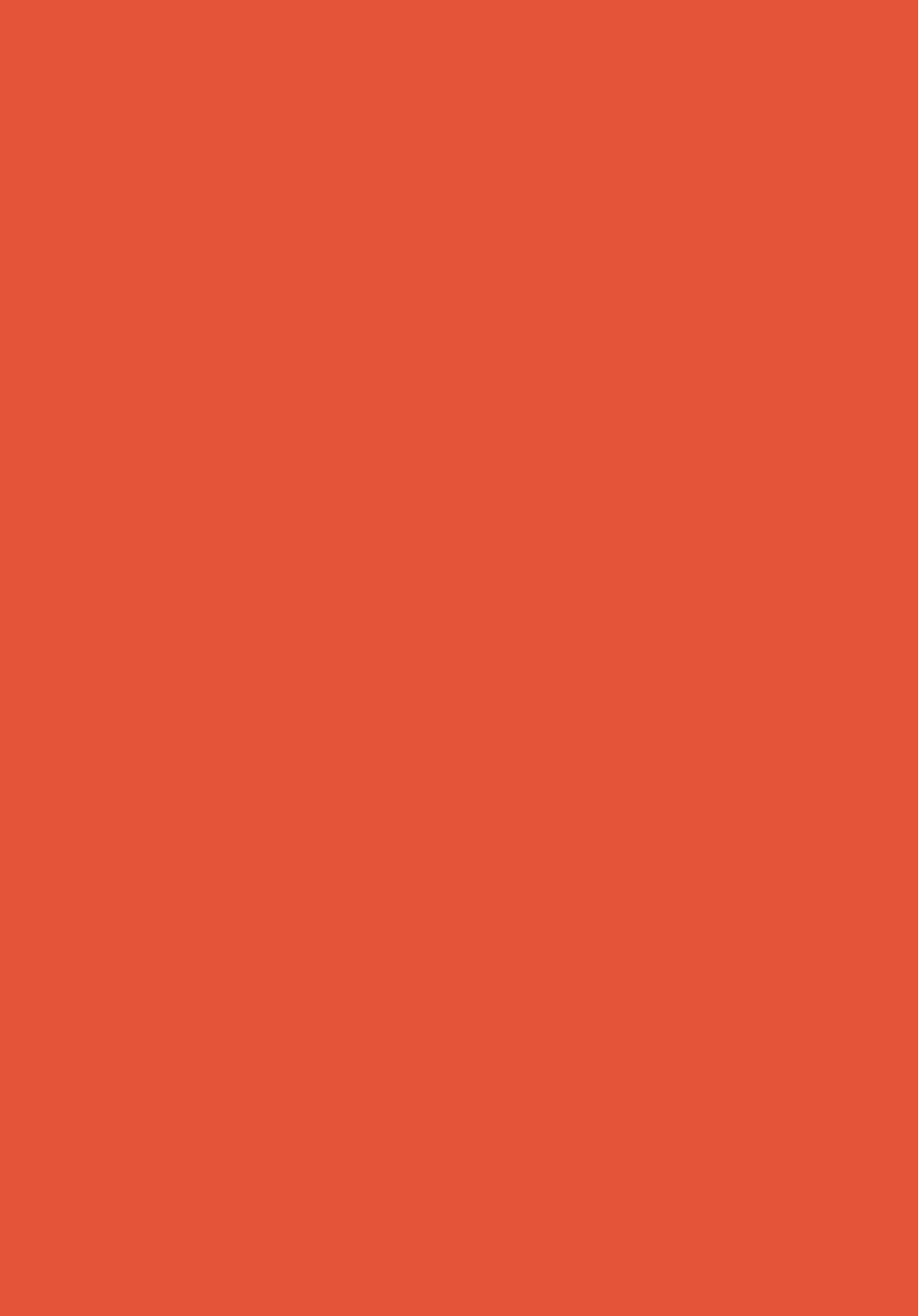### ANOTHER ENERGY IS POSSIBLE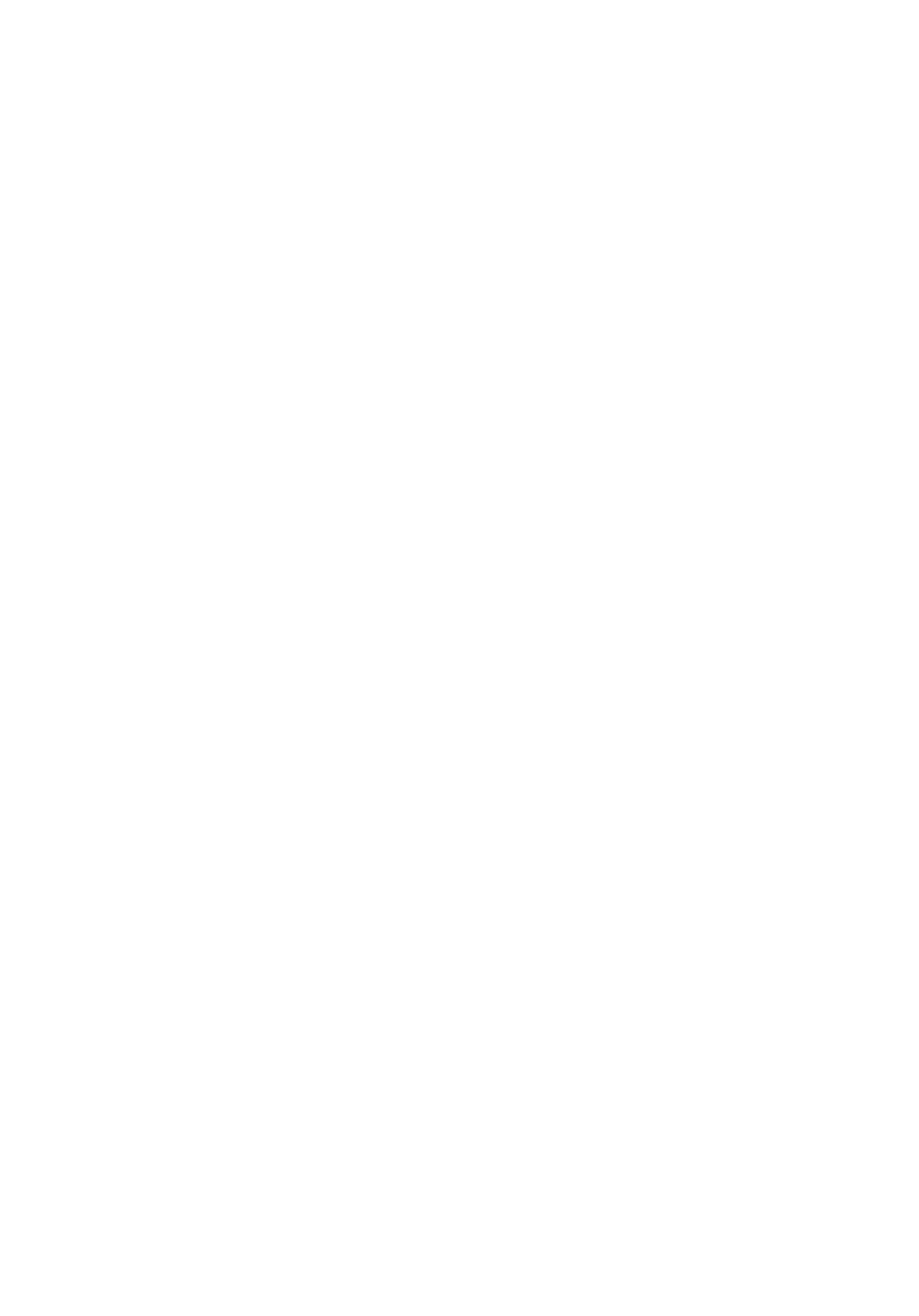### HEINRICH BÖLL STIFTUNG PUBLICATION SERIES ECOLOGY VOLUME 44.2

# Another Energy is Possible

By Sean Sweeney

Edited by the Heinrich Böll Foundation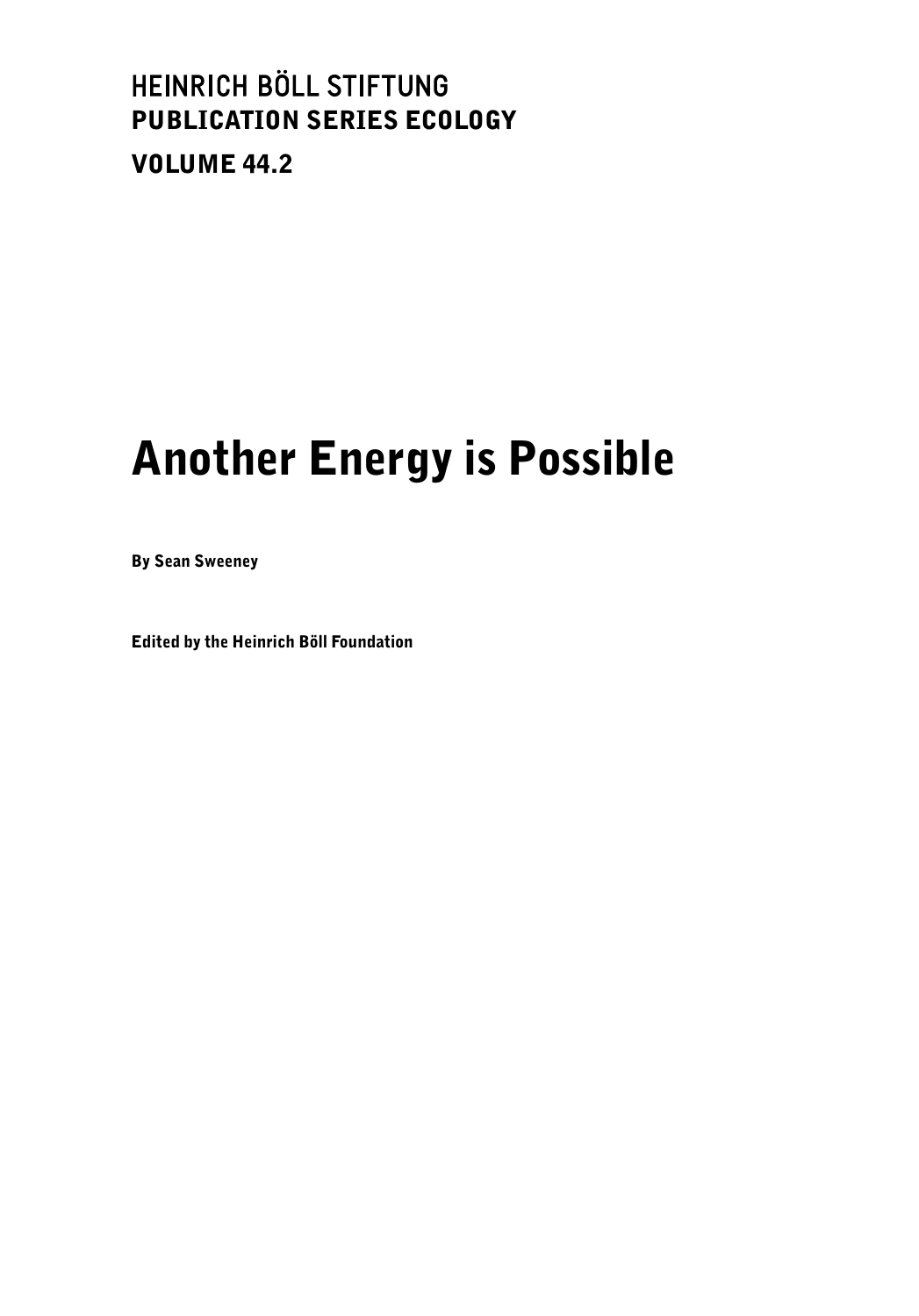#### The author

**Sean Sweeney** is the director of the International Program on Labor, Climate & Environment at the School of Labor and Urban Studies, City University of New York and coordinator of the Trade Unions for Energy Democracy (TUED).

Trade Unions for Energy Democracy (TUED) is a global network of 65 unions from 24 countries that advocates for democratic control and social ownership of energy resources, infrastructure and options.



Published under the following Creative Commons License:

 $\blacksquare$ http://creativecommons.org/licenses/by-nc-nd/3.0 . Attribution – You must attribute the work in the manner specified by the author or licensor (but not in any way that suggests that they endorse you or your use of the work). Noncommercial – You may not use this work for commercial purposes. No derivatives – If you remix, transform, or build upon the material, you may not distribute the modified material.

Another Energy is Possible By Sean Sweeney Volume 44.2 of the Publication Series Ecology Edited by the Heinrich Böll Foundation 2018

Editorial design: feinkost Designnetzwerk, C. Mawrodiew (based on the origin layout by State Design) Copy-Editing: Nozomi Horibe Printing: ARNOLD group, Großbeeren ISBN 978-3-86928-177-3 ISBN 978-3-86928-184-1 (anthology)

This publication can be ordered from: Heinrich-Böll-Stiftung, Schumannstr. 8, 10117 Berlin, Germany T +49 (0)30 28534-0 F +49 (0)30 28534-109 E buchversand@boell.de W www.boell.de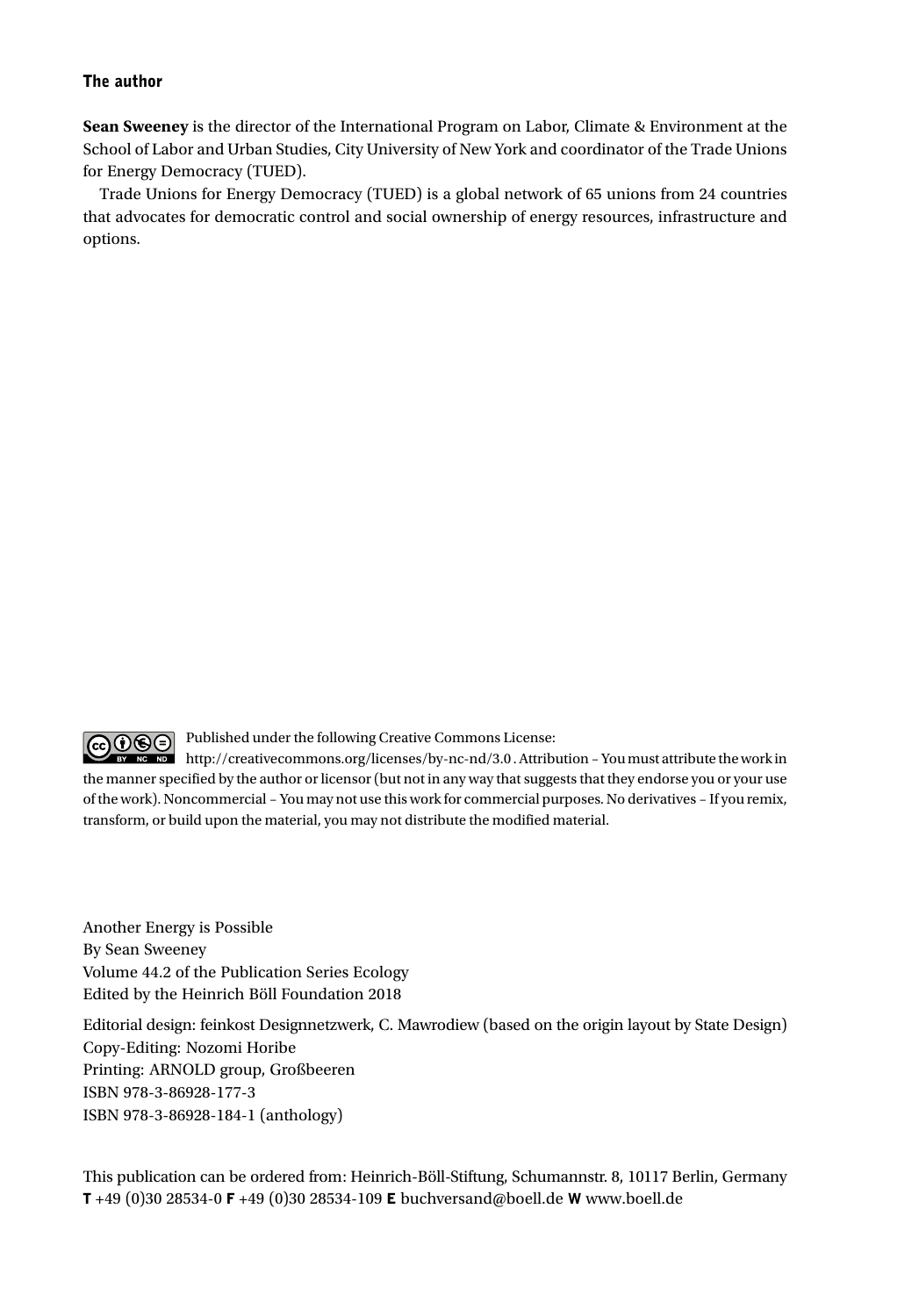### **CONTENTS**

| Introduction                                                               | 7  |
|----------------------------------------------------------------------------|----|
| Our ambition deficit                                                       | 9  |
| The giant green failure                                                    | 10 |
| Renewable energy: galloping forward at a snail's pace                      | 12 |
| The ownership challenge and the IPCC                                       | 14 |
| Escaping capture                                                           | 15 |
| Establishing $-$ and then fulfilling $-$ the potential of renewable energy | 20 |
| Planning and cooperation to overcome technical challenges                  | 22 |
| Controlling and reducing demand                                            | 24 |
| Energy democracy rising                                                    | 27 |
| Conclusion                                                                 | 31 |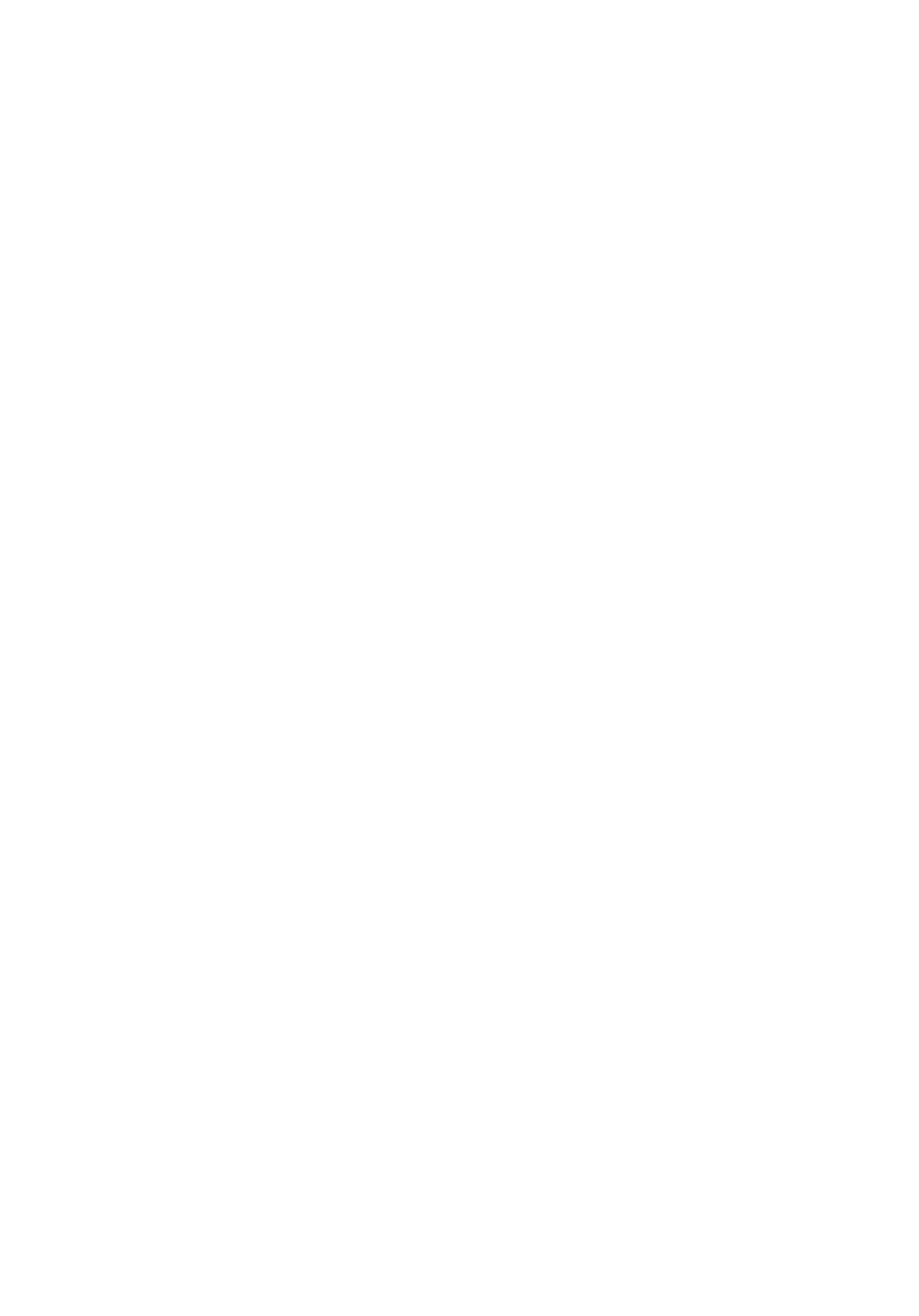### INTRODUCTION

If we are to achieve the Paris climate commitments to limit warming to well below 2 degrees Celsius and, if possible, 1.5 degrees Celsius, «revolutionary changes»**<sup>1</sup>** to the global energy system are going to be necessary, as stated by the IEA. According to a joint 2017 study by the IEA and IRENA, the Paris targets «require an energy transition of exceptional scope, depth and speed. Energy-related CO<sub>2</sub> emissions would need to peak before 2020 and fall by more than 70% from today's levels by 2050.»**<sup>2</sup>**

#### There is no energy revolution

Current energy and emissions trends are not compatible with the Paris targets – not even close. The world is not «moving away from fossil fuels,» as many have claimed and many more believe. The use of oil and gas continues to grow and even coal use is rising again after three years of annual declines. Emissions, therefore, continue to rise. As a proportion of total energy produced and used, renewable energy is growing only incrementally. Investment in renewables has flatlined at the levels reached in 2011 and is far below the annual levels needed to achieve the Paris goals.**<sup>3</sup>** The IEA's latest report from July 2018 shows how combined investment in renewable energy and energy efficiency fell by 3% in 2017.**<sup>4</sup>**

Today, all forms of energy use are growing together: gas, coal, oil, nuclear and renewables (wind, solar, bioenergy, and hydropower). This is because the global demand for energy in general continues to grow at around 2% annually, and for

<sup>1</sup> IEA. (2014, September 29). Webinar launch of the Solar Electricity Roadmaps 2014. [Webinar]. www.iea.org/media/speeches/mvdh/140929\_Solar\_Roadmaps\_Speech.pdf

<sup>2</sup> IEA/IRENA. (2017). Perspectives for the Energy Transition: Investment Needs for a Low Carbon Energy System. www.irena.org/menu/index.aspx?mnu=Subcat&PriMenuID=36&CatID=141& SubcatID=3828

<sup>3</sup> According to the Climate Policy Initiative – a non-profit that advises major institutions and government agencies on energy and land use policies and business practices, with a special focus on finance – reached an alarming conclusion: «The cumulative gap between finance needed and finance delivered is growing, putting globally agreed temperature goals at risk, and increasing the likelihood of costly climate impacts.» See: Climate Policy Initiative, Global Landscape of Climate Finance 2014. www.climatepolicyinitiative.org. For investment needs, see also: www.mission2020.global

<sup>4</sup> Vaughan, A. (2018). IEA warns of «worrying trend» as global investment in renewables falls. *The Guardian*. www.theguardian.com/business/2018/jul/17/iea-warns-of-worrying-trend-asglobal-investment-in-renewables-falls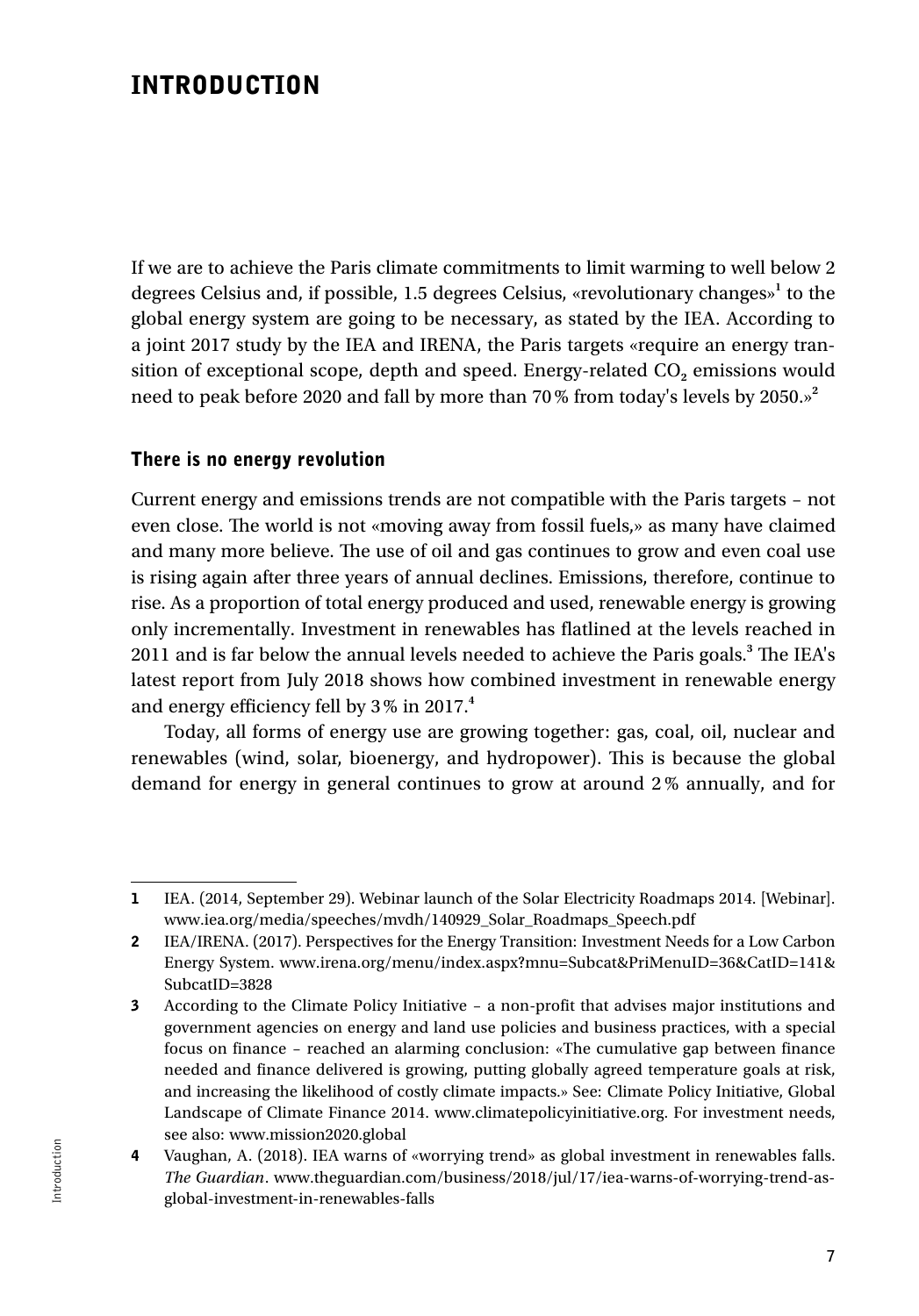electricity in particular, at more than 3% annually.**<sup>5</sup>** This is not what an energy revolution looks like. What is happening today is an energy expansion, and apprehending and reversing this expansion is absolutely essential.

#### A two-shift solution

But what, then, is the alternative to «business as usual»? The assessment offered focuses mainly on electrical power, which, at 25%, is still the largest single contributor to global greenhouse gas emissions (GHGs).**<sup>6</sup>**

This assessment highlights the need for two major shifts. The first is a shift in policy towards a «public-goods» approach that can liberate climate and energy policy from the chains of the current investor-focused neoliberal dogma, where «the private sector must lead.» Broadly speaking, emissions reductions benefit everyone, and because most emissions come from how we generate and use energy, both will need to be radically reshaped by pro-public policies.

The second is a shift towards social ownership and management so that energy systems can be restructured and reconfigured to serve social and ecological needs. As long as large energy interests remain in private hands or are formally public entities that – in line with neoliberal directives – have become «marketized» and profitfocused, the energy system will continue to be about selling as much energy as possible in order to make money. These interests – including large renewable energy companies – are content with the current state of energy expansion (a growing global market!). They will resist the kind of transformative energy transition that the situation demands – a transition that can rapidly decarbonize energy supply while simultaneously reducing demand.

<sup>5</sup> BP. (n.d.). Electricity: World electricity generation grew by 2.8% in 2017, close to its 10-year average. www.bp.com/en/global/corporate/energy-economics/statistical-review-of-worldenergy/electricity.html

<sup>6</sup> IPCC. (2014). *Climate Change 2014: Mitigation of Climate Change*. www.ipcc.ch/report/ar5/ wg3 See also: www.undp.org/content/undp/en/home/sustainable-development-goals/goal-7 affordable-and-clean-energy/targets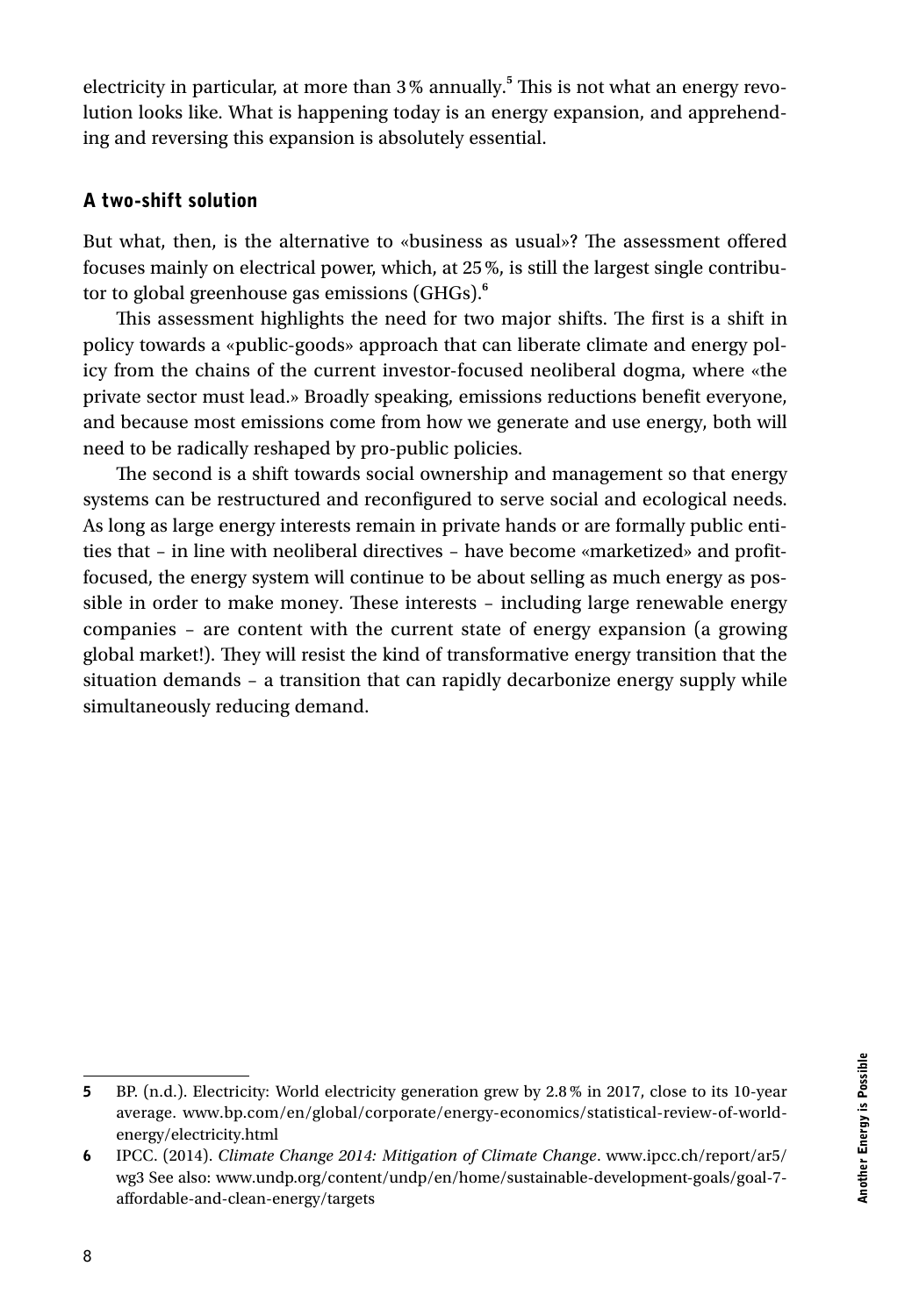## Our ambition deficit

The climate justice movement, along with other movements, not only has the capacity to drive home these points and to forcefully articulate the need for the shift in policy and ownership proposed here, but it also will become stronger if it does so. Calling for «greater ambition» and more «political will» from political leaders and governments has become habitual and ritualistic. Equally worrying, such calls imply that these same leaders know what to do but are just not paying sufficient attention. This is plainly false. No amount of political will can alter the fact that perpetualgrowth capitalism is incompatible with a science-based approach to climate protection. Instead, it would be more productive to acknowledge the ambition deficit that expresses itself all too frequently in our own politics.

In recent years, the term «energy democracy» has emerged as a means to express both the need and the desire for social ownership and popular democratic control over energy systems. The concept of «energy democracy» itself, however, remains a site of contestation, and its use is often loose and even confusing at times. One narrative that is taking shape in these debates emphasizes a focus on local, communitybased or city-level control over renewable sources of power, as well as energy access and management. This approach has many positive features, but it often avoids (or at least neglects) discussing large-scale sector restructuring. The energy democracy movement must grasp the need for system-level transformations that go beyond the reach of «energy sovereignty» or self-determination for this or that community, city, or region. We return to this issue below.

Either way, the two-shift solution proposed here means that neoliberal energy policy must be completely rescinded. This policy began in the early 1980s with the privatization of electricity and the commitment to profit-making as a guiding principle. But rescinding this policy is just the starting point. Our goal is not to return to the past, where energy mainly served the cause of capital accumulation and, for some, reckless consumption. The next energy system must operate within an economic paradigm that is truly needs-based and sustainable.

The prospects for energy transformation, however, will depend on the emergence of a unifying social movement that can offer a comprehensive alternative to the current global political economy and its grotesque features. As part of building this movement, we not only must raise our collective understanding of what needs to be done to dramatically reduce emissions, but we also must address *how* it can be done – and this will compel us to tackle some of the technical obstacles that potentially stand in the way of a new energy future.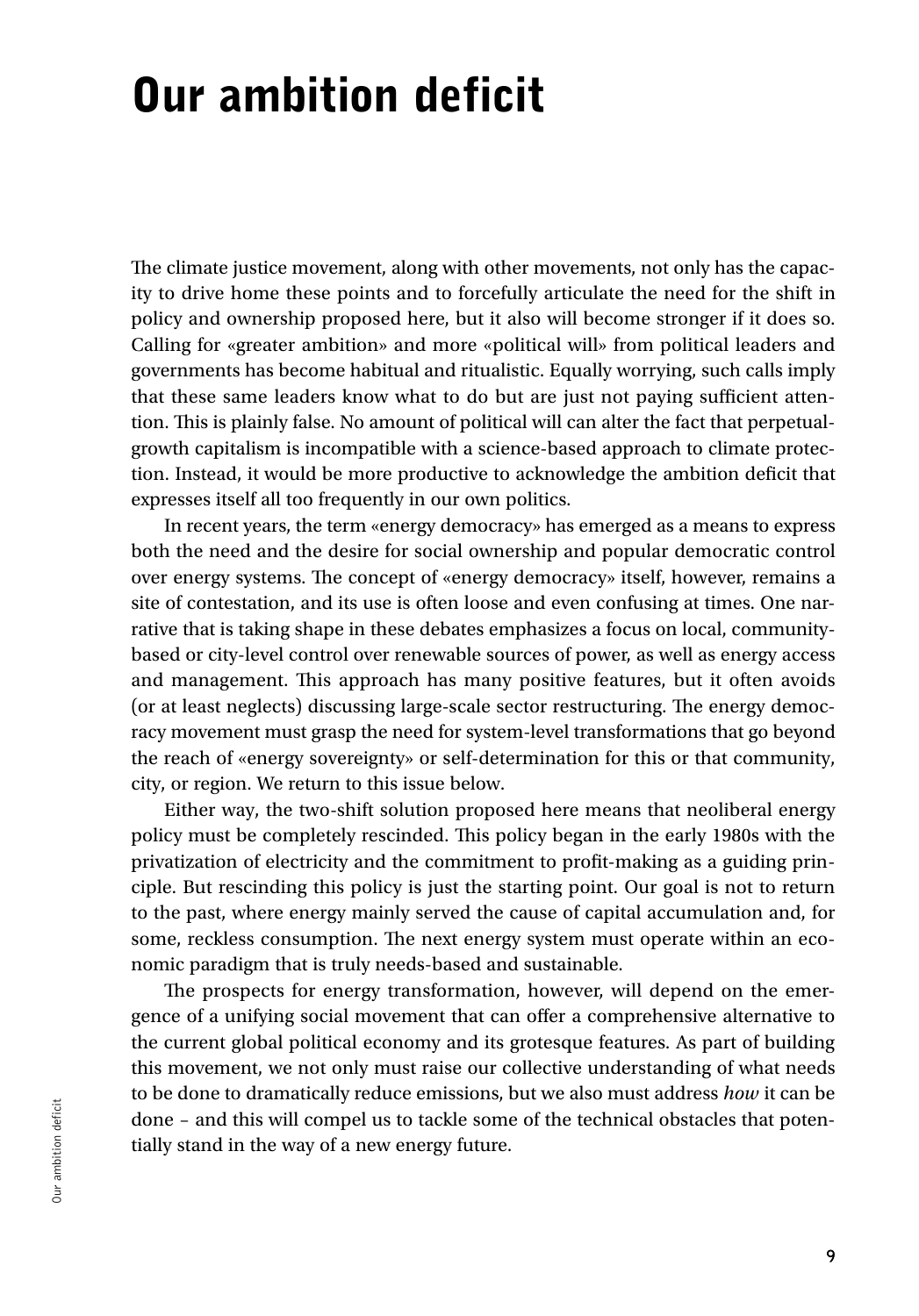#### The giant green failure

Before more is said about the two-shift approach, it is necessary to be clear about the need for such a change of course. This explanation is needed because many of those active in the climate movement believe that the arc of history (and energy economics) bends towards renewables, and that the era of fossil fuels is all but over. If this were true, it would imply that the current neoliberal approach is working, and therefore what we need is more (albeit much more) of the same.

Importantly, this optimism does not come from the climate movement. Rather, it comes from political elites who are committed to the current «mobilize the private sector» approach. It is a message aimed at investors and not at ordinary people. In the words of Al Gore during COP 21 in Paris in late 2015, «We're still behind on the scoreboard, but the momentum has shifted. We are winning.»**<sup>7</sup>** Similarly, former UN Secretary General Ban Ki-Moon stated in 2016, «We have entered a new era. The progression to low-emission, climate-resilient growth is inevitable, beneficial, and already under way.»**<sup>8</sup>** These are not isolated comments. This optimism shamelessly conceals a policy failure of monumental proportions: one that – because it is not fully understood – continues to have a disarming influence on the climate movement and its allies.

To explain this failure and the need for a radical alternative, we need to go back to 2006, when Nicholas Stern (now Lord Stern), former Chief Economist of the World Bank, made headlines when he told the world, «The science tells us that greenhouse gas emissions (GHGs) are an externality; in other words, our [sic] emissions affect the lives of others. When people do not pay for the consequences of their actions, we have market failure. *This is the greatest market failure the world has seen.*» **9** The solutions proposed by Stern in his landmark study, *The Economics of Climate Change* (also known as «The Stern Review»), revolved around two main strategies: first, introduce a global price on carbon and raise it over time and, second, make sure that governments «send signals» in the direction of private corporations and investors. The transition to a green economy needed to be «incentivized.» According to Stern's logic, the transition to a low-carbon economy would be driven by the dynamism, know-how, and financial resources of the private sector or it would not happen at all. With emissions subjected to a price, technological innovation would flourish and investment would shift from carbon-intensive processes to «low-carbon solutions.»

<sup>7</sup> envirobeat. (2015, December 8). Former Vice President Al Gore Fires Up COP21 Delegates. www.youtube.com/watch?v=T90BcrwmoAA

<sup>8</sup> United Nations. (2016, January 27). Addressing Summit on Climate Risk, Secretary-General Challenges Investors to Double Clean Energy Investments by 2020. www.un.org/press/en/ 2016/sgsm17493.doc.htm

<sup>9</sup> Nicholas Stern in *New Economist*. (2006, October 30). Climate Change: «the greatest market failure the world has seen». New Economist. http://neweconomist.blogs.com/new\_economist/2006/10/stern\_review\_2.html Royal Economic Society. (2008). Climate Change Ethics and the Economics of the Global Deal. *RES Newsletter*. www.res.org.uk/view/art3Jan08Features. html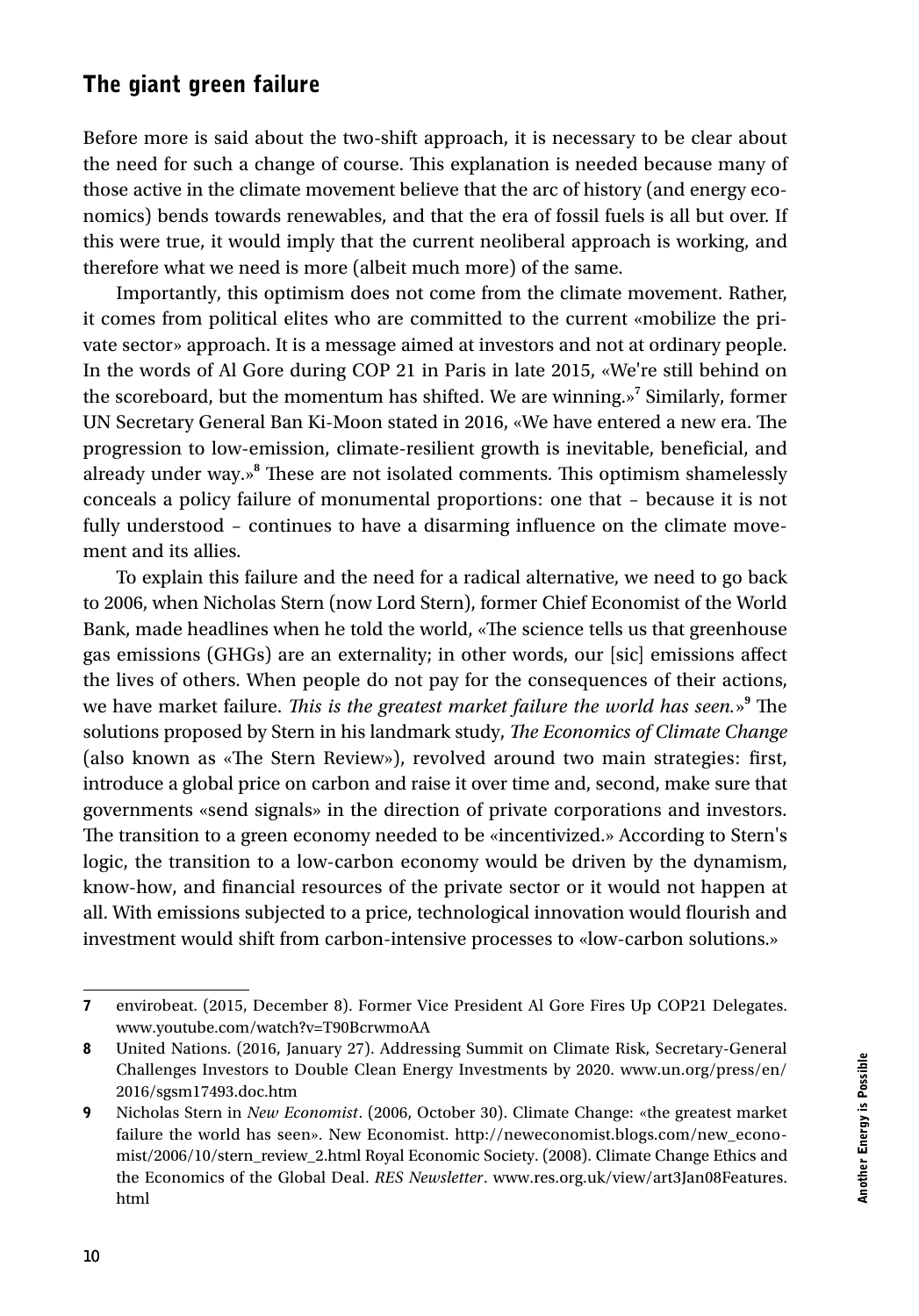More than twelve precious years have passed since the «Stern Review» and the result has been the greatest policy failure the world has ever seen. First, the effort to introduce a global price on carbon has been a disaster. The World Bank's detailed annual assessment of carbon pricing reported that in 2017, just 15% of global GHGs were subjected to a price.**<sup>10</sup>** And where a price on carbon exists, in 75% of cases, the price was at or below \$ 10 per ton.**<sup>11</sup>** This is far too low to have anything but a minor impact on investment decisions. The High-Level Commission on Carbon Prices, a project of the World Bank, reported in May 2017 that in order to be consistent with the «well below 2 degrees Celsius» target, the global carbon price needed to reach «\$ 40–\$ 80 per ton of CO**2** by 2020 and \$ 50–100 per ton by 2030.»**<sup>12</sup>** For the IEA and IRENA, the carbon price for the power sector will need to be much higher – around \$ 150 per ton – in order to close down many currently operating coal and gas power stations («displace existing assets»).**<sup>13</sup>** The idea of a meaningful global carbon price is a neoliberal fantasy. If we are going to take utopias seriously, they should at least be realistic utopias of our own making and shaped by our principles.

Second, the private sector has failed to deliver the investments needed to drive the transition. Major policy institutions acknowledge that the investment deficit exists. In its *World Energy Investment Outlook* released in 2014, the IEA stated that investment «falls well short of reaching climate stabilization goals, as today's policies and market signals are not strong enough to switch investment to low-carbon sources and energy efficiency at the necessary scale and speed.»**<sup>14</sup>** Two years later, the IEA calculated that investment in renewables had fallen to \$286 billion in 2015 and noted that «Globally, energy investment is not yet consistent with the transition to a low-carbon energy system envisaged in the Paris Climate Agreement.»**<sup>15</sup>** Overall, the annual investment deficit in what the IEA refers to as «clean energy» is estimated to be \$ 600 billion annually. Reflecting on these numbers, the Climate Policy Initiative reached an alarming conclusion: «The cumulative gap between finance needed

<sup>10</sup> The most recent World Bank data released in May 2017 estimates that the percentage of emissions covered by a price had reached 15%. 75% of these emissions were priced at under \$ 10 per ton. World Bank Group. (2017). *Carbon Pricing Watch 2017*. https://openknowledge.worldbank.org/handle/10986/26565

<sup>11</sup> World Bank Group. (2017). *State and Trends of Carbon Pricing*. https://openknowledge.worldbank.org/handle/10986/26565

<sup>12</sup> Carbon Pricing Leadership Coalition. (2017, May 29). Leading Economists: A Strong Carbon Price Needed to Drive Large-Scale Climate Action. www.carbonpricingleadership.org/ news/2017/5/25/leading-economists-a-strong-carbon-price-needed-to-drive-large-scaleclimate-action

<sup>13</sup> Carbon Pricing Leadership Coalition. (2017, May 29). *Report of the High-Level Commission on Carbon Prices*. www.carbonpricingleadership.org/report-of-the-highlevel-commission-oncarbon-prices

<sup>14</sup> IEA. (2014, June 3). World Needs \$ 48 Trillion in Investment to Meet Its Energy Needs to 2035. www.iea.org/newsroom/news/2014/june/world-needs-48-trillion-in-investment-to-meet-itsenergy-needs-to-2035.html

<sup>15</sup> IEA. (2016). *World Energy Investment 2016*. www.iea.org/newsroom/news/2016/september/ world-energy-investment-2016.html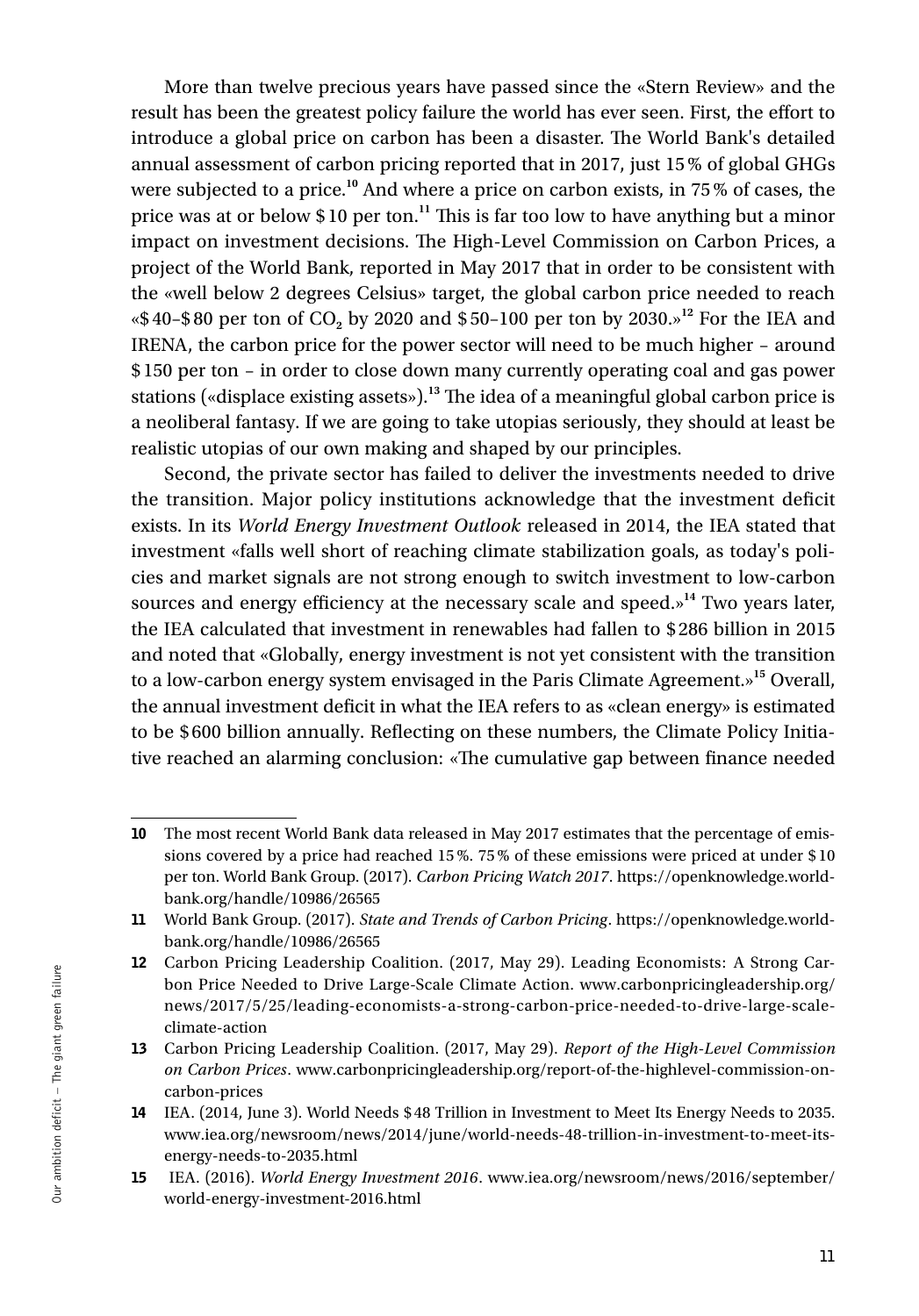and finance delivered is growing, putting globally agreed temperature goals at risk, and increasing the likelihood of costly climate impacts.»**<sup>16</sup>**

The consequences of this «mobilize the private sector» policy failure cannot be exaggerated. Most obviously, the policies pursued have not significantly impeded the rise of emissions. Globally, emissions from fossil fuels rose a staggering 60% between 1990–2014.**<sup>17</sup>** Since the year 2000, power sector emissions worldwide alone have increased by more than  $45\%$ .<sup>18</sup> CO<sub>2</sub> emissions from all sources leveled off from 2014 to 2016, but they rose again by 2% in 2017 and are expected to rise again in 2018.**<sup>19</sup>** The current annual GHG output is nearly 50 billion metric tons (MT) – a level that far above what is compatible with the Paris target of «well below 2 degrees Celsius.»**<sup>20</sup>**

If Paris were truly a turning point for humanity as some have irresponsibly claimed, then our task would be different. But it was not. Paris has become a palliative care program, providing political relief at time when emissions are rising faster than ever and ecosystems are steadily shutting down.

#### Renewable energy: galloping forward at a snail's pace

Meanwhile, the meteoric rise of wind and solar power has become the lynchpin of the «official optimism» of green growth enthusiasts. In 2016, a record-breaking 161GW in new renewable generating capacity was installed, and more renewable energy came on line than coal and gas.

But the growth of renewables has not significantly impeded the rise in fossil fuel use or emissions.**<sup>21</sup>** There are three main reasons for this. First, total global power generation capacity is currently at around 6,400 GW, so adding 164 GW of renewable energy (alongside 86 GW of new gas and coal) is, however impressive, no more

<sup>16</sup> Climate Policy Initiative. (2014, November). *Global Landscape of Climate Finance 2014*. https:// climatepolicyinitiative.org/publication/global-landscape-of-climate-finance-2014

<sup>17</sup> Global Carbon Project. (2015, December 7). *Global Carbon Budget 2015*. www.globalcarbonproject.org/carbonbudget/archive/2015/GCP\_budget\_2015\_v1.02.pdf

<sup>18</sup> IEA/IRENA. (2017, March). *Perspectives for the Energy Transition: Investment Needs for a Low-Carbon Energy System*. www.irena.org/menu/index.aspx?mnu=Subcat&PriMenuID=36&CatID= 141&SubcatID=3828

<sup>19</sup> Hausfather, Z. (2017, November 13). Analysis: Global CO**2** Emissions Set to Rise in 2017 after Three-Year «Plateau». *Carbon Brief*. www.carbonbrief.org/analysis-global-co2-emissions-setto-rise-2-percent-in-2017-following-three-year-plateau. See also: http://iopscience.iop.org/ article/10.1088/1748-9326/aa9662/meta.

<sup>20</sup> PBL Netherlands Environmental Assessment Agency. (2017, September 28). *Trends in global CO2 and total greenhouse gas emissions: Summary of the 2017 report*. www.pbl.nl/en/publications/ trends-in-global-co2-and-total-greenhouse-gas-emissions. IPCC. (2015). *IPCC Fifth Assessment Synthesis Report*. www.ipcc.ch/pdf/assessment-report/ar5/syr/SYR\_AR5\_FINAL\_full.pdf Global Carbon Project. (2017, November 13). *Global Carbon Budget 2017*. www.globalcarbonproject.org/carbonbudget/17/presentation.htm

<sup>21</sup> Jackson, R. B., et al. (2017, November 13). Warning Signs for Stabilizing Global CO<sub>2</sub> Emissions. *Environmental Research Letters*. http://iopscience.iop.org/article/10.1088/1748-9326/aa9662.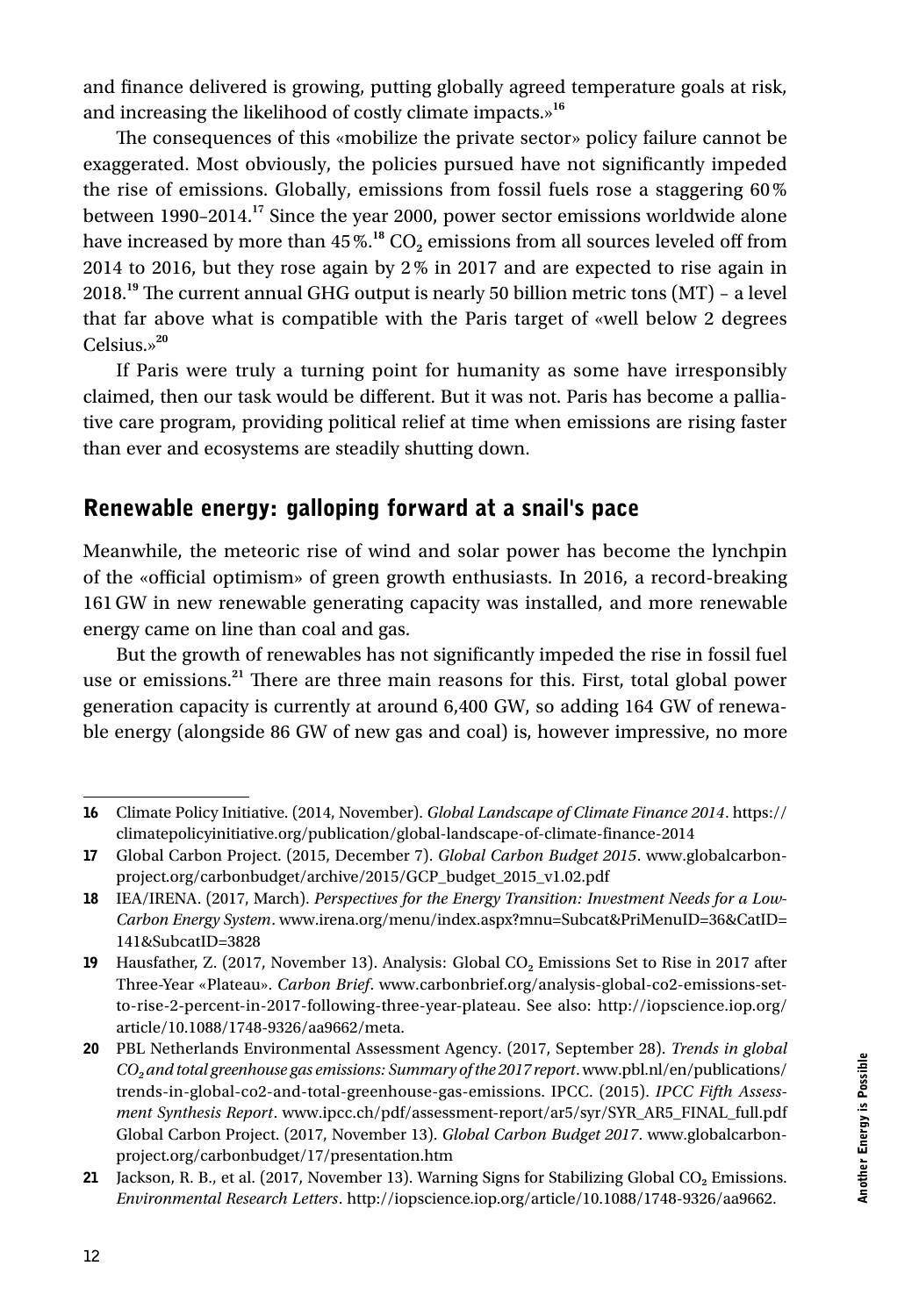than an incremental improvement. Second, since global energy demand is presently rising at around 2% per year, *both* fossil fuels *and* renewables are growing. Moreover, both the IEA and the US's Energy Information Administration (EIA) project that world energy demand will increase between 28% and 30% by 2040.**<sup>22</sup>** Third, fossil fuels are also extensively used in transport and industry. In these sectors, the use of fossil fuels is not only rising, but is mostly unchallenged by renewable alternatives (see *A Managed Decline of Fossil Fuel Production* in this publication).

Wind and solar, however, have established a firm foothold in the electricity sector. These so-called «modern renewables» provided a little over 5% of total electricity generation at the end of 2016.**<sup>23</sup>** In other parts of the economy, however, renewable energy has made little or no progress. Modern renewables currently produce a little over 1% of the total energy consumed globally.**<sup>24</sup>**

In the face of these data, the current policy approach is shockingly out of touch. Policies proposed to drive decarbonization involving incentives, carbon pricing, «certainties» for investors, etc., have been grossly inadequate and will continue to be so. Even a section of the global corporate elite has already admitted as much.**<sup>25</sup>** The oft-celebrated idea that renewable energy is becoming «competitive» with fossil fuels and hence «market forces are on our side,» is therefore both dangerously off target and politically disarming.

<sup>22</sup> IEA. (2017, November 16). *World Energy Outlook 2017*. www.iea.org/bookshop/750-World\_ Energy\_Outlook\_2017. EIA. (2017). International Energy Outlook 2017. www.eia.gov/outlooks/ ieo

<sup>23</sup> IEA. (2017, May 16). *Tracking Clean Energy Progress (TCEP) 2017*. www.iea.org/publications/ freepublications/publication/tracking-clean-energy-progress-2017.html. The TCEP examines the progress of a variety of clean energy technologies towards interim 2°C scenario targets in 2025. IEA. (2017). *Energy Technology Perspectives 2017*. www.iea.org/etp2017

<sup>24</sup> Reflecting on these trends, BP's head of research Spencer Dale recently stated: «I had no idea that so little progress had been made until I looked at these data[…] because despite the extraordinary growth in renewables in recent years and the huge policy efforts to encourage a shift away from coal into cleaner, lower carbon fuels, there has been almost no improvement in the power sector fuel mix over the past 20 years[…] The share of non-fossil in 2017 is actually a little lower than it was 20 years ago, as the growth of renewables hasn't offset the declining share of nuclear.» BP. (2017). Analysis: Spencer Dale, group chief economist. www.bp.com/en/global/ corporate/energy-economics/statistical-review-of-world-energy/chief-economist-analysis. html#analysis-carbon-emissions

<sup>25</sup> In a 2013 report titled *Too Late for Two Degrees?*. PricewaterhouseCoopers (PwC) noted, «Governments' ambitions to limit warming to 2°C[…] appear highly unrealistic.» PwC report concluded, «businesses, governments and communities across the world need to plan for a warming world – not just 2°C, but 4°C, or even 6°C.» PwC. (2012, November). *Too Late for Two Degrees? Low Carbon Economy Index Report 2012*. www.pwc.com/gx/en/sustainability/ publications/low-carbon-economy-index/assets/pwc-low-carbon-economy-index-2012.pdf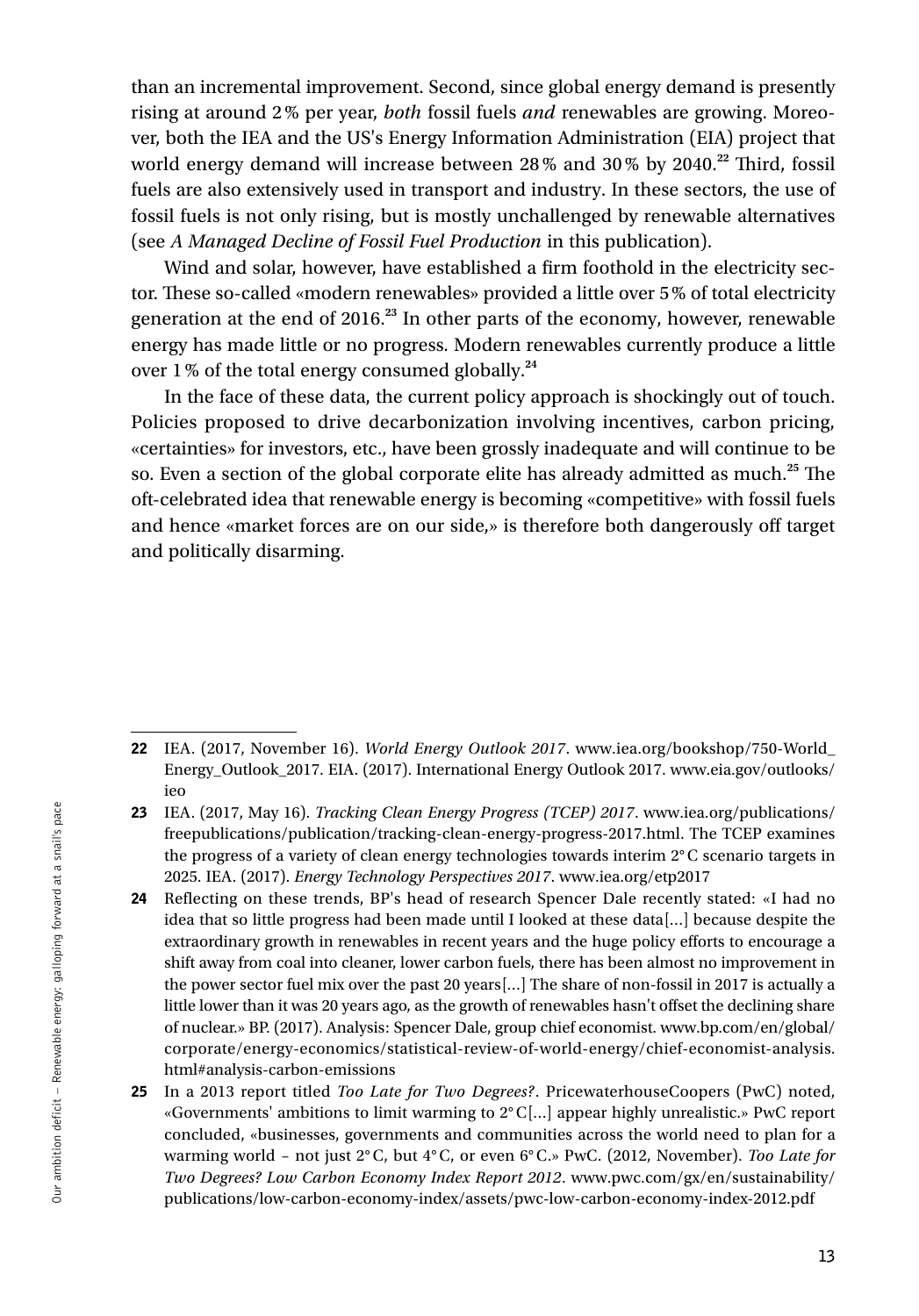## The ownership challenge and the IPCC

Today, the need for a radical policy shift is indisputable, but such a shift is not likely to occur without a protracted, movement-driven, all-out political fight for social ownership and democratic management of energy systems. The main arguments for this ownership shift are twofold. First, as we have seen, the «mobilize the private sector» approach has failed because it is tied to the need for profit. Without sufficient profit, investment will not materialize. Second, the energy revolution that is needed to limit warming to «safe» levels will require planning, cooperation, sharing of skills and know-how, and high levels of public participation. The current model is one based on private (or «marketized» public) entities committed to selling *more* energy. This model is not compatible with meeting social and ecological needs.

With social ownership, the cost of developing large-scale renewable power would actually be lower than it typically has been with the current «liberalize, then subsidize» approach. The development of wind and solar power today relies almost completely on government guarantees and incentives (in the form of favorable government-backed financing, power purchase agreements, privileged access to grids, etc.) rather than on revenues from market-driven prices.**<sup>26</sup>**

Public entities can take advantage of economies of scale and scope, and the removal of profit as well as the costs of competition would also yield positive results. For public entities, capital borrowing costs are lower than they are for private companies by some distance, and the cost of financing is currently the largest single factor in determining the price of renewable energy.**<sup>27</sup>**

Meanwhile, the need for a shift in how energy is owned and managed has been made, although inadvertently, by the IPCC. Since its *First Assessment Report* in 1990,

<sup>26</sup> Sweeney, S. and Treat, J. (2017, November). *TUED Working Paper #10. Preparing a Public Pathway: Confronting the Investment Crisis in Renewable Energy*. http://unionsforenergydemocracy.org/ wp-content/uploads/2017/10/TUED-Working-Paper-10.pdf

<sup>27</sup> Sweeney, S. and Treat, J. (2017, November). *TUED Working Paper #10. Preparing a Public Pathway: Confronting the Investment Crisis in Renewable Energy*. http://unionsforenergydemocracy.org/ wp-content/uploads/2017/10/TUED-Working-Paper-10.pdf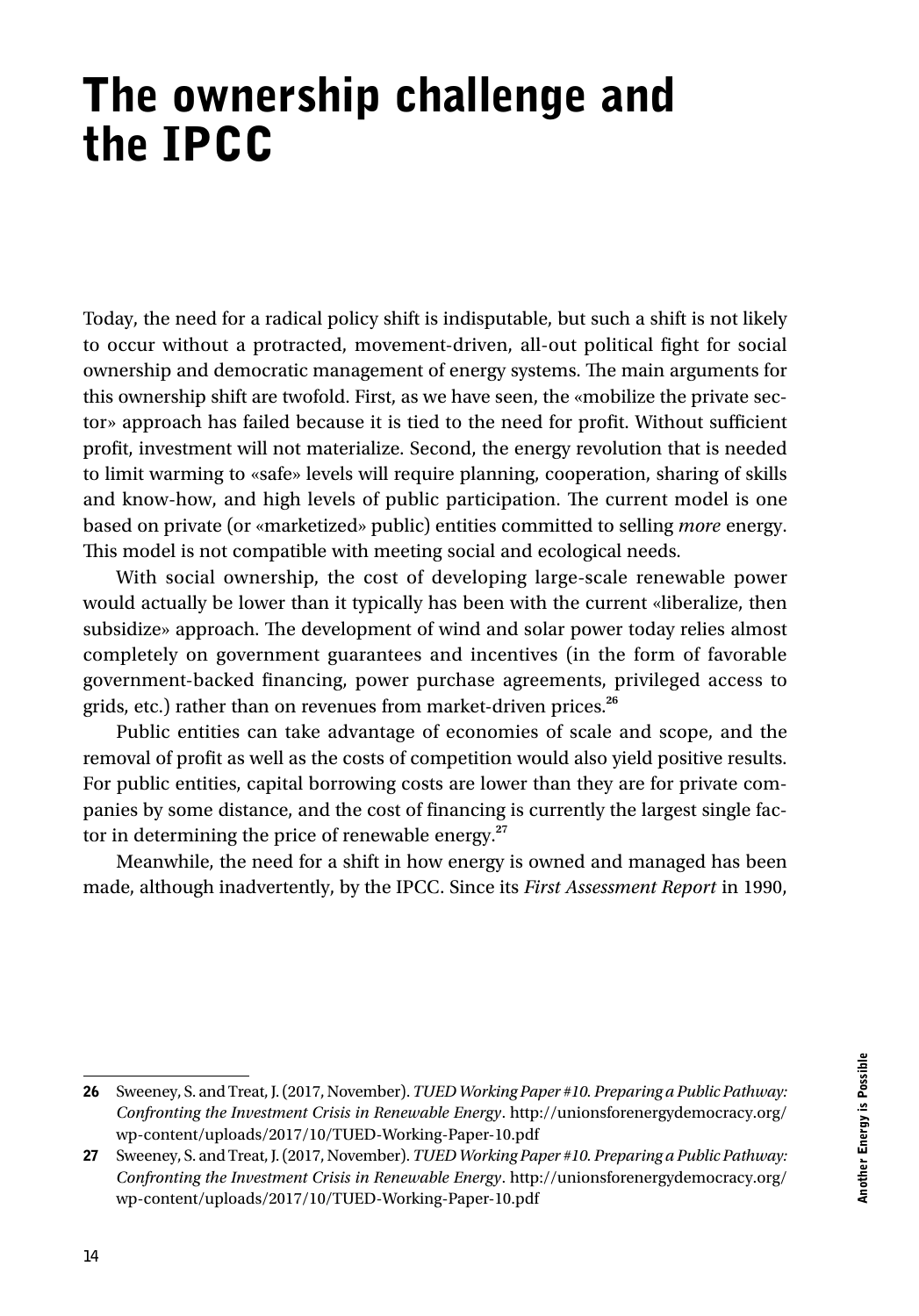the IPCC has developed different options for reducing emissions.**<sup>28</sup>** In terms of policy, IPCC reports tend to repeat what the major policy institutions such as the World Bank and the IMF are saying about the «leading role of the private sector» and the need for incentives, carbon pricing, «long-term market signals» and «a supportive policy environment.»**<sup>29</sup>** Perhaps because of this mandatory market speak, climate activists have tended to shrug their shoulders when different decarbonization scenarios are discussed, and many have pointed out that «it's not about carbon; it's about injustice, racism, and colonialism.» As true as these statements are – and they *are* true – implementing solutions at the necessary speed and scale will involve decisions that *must* take technical matters into consideration. While there indeed may be no «techno-fix» to climate change, the overall societal or system-level «social fix» will nevertheless have technical aspects and dimensions, and making the right decisions matters.

But for our purposes, the discussions around the IPCC's various scenarios are valuable because they draw attention to what is, or might become, *technically* possible. For this reason, they can be useful in helping us imagine a radically different and more sustainable energy future. But, as we will see, the IPCC has often acknowledged that, in the eyes of neoliberal policy makers, not all scenarios are equal. The ones that do not fit in with the calculations of investors and private interests are, in policy terms, the neglected stepchildren who are pushed into the corner of the room.

#### Escaping capture

The majority view inside the IPCC is that renewables will play the leading role in decarbonizing the electrical power sector. Furthermore, over time, a renewablesdriven power sector can lead to the electrification and decarbonization of other key energy-intensive sectors, including transport (through electric vehicles and integrated public transport systems), industry, buildings, food and agriculture, and so forth. This, however, will entail a massive expansion of renewable energy use across the entire economy, and the ecological and social implications of such a dramatic scale-up need to be thoroughly investigated.

<sup>28</sup> Metz, B., et al., Eds. (2007). *Climate Change 2007: Mitigation of Climate Change. Contribution of Working Group III to the Fourth Assessment Report of the Intergovernmental Panel on Climate Change*. Cambridge, UK: Cambridge University Press. The IPCC's Working Group III Special Report on Renewable Energy Sources and Climate Change Mitigation (SRREN) presents an assessment of the scientific, technological, environmental, economic and social aspects of renewable energy sources and their potential role in climate change mitigation. However, the IPCC also has a Clean Coal Group and solicits input from coal, oil and gas experts and specialists. (www.ipcc.ch/report/srren)

<sup>29</sup> From the *First Assessment Report*: «The challenge to policymakers is to enhance the market uptake of technological options and behavioural and operational changes as well as to address the broader issues outside the energy sector in order to capture more of the potential that exists.» IPCC. (1992). *Climate Change*: The IPCC 1990 and 1992 Assessments. www.ipcc.ch/ publications\_and\_data/publications\_ipcc\_90\_92\_assessments\_far.shtml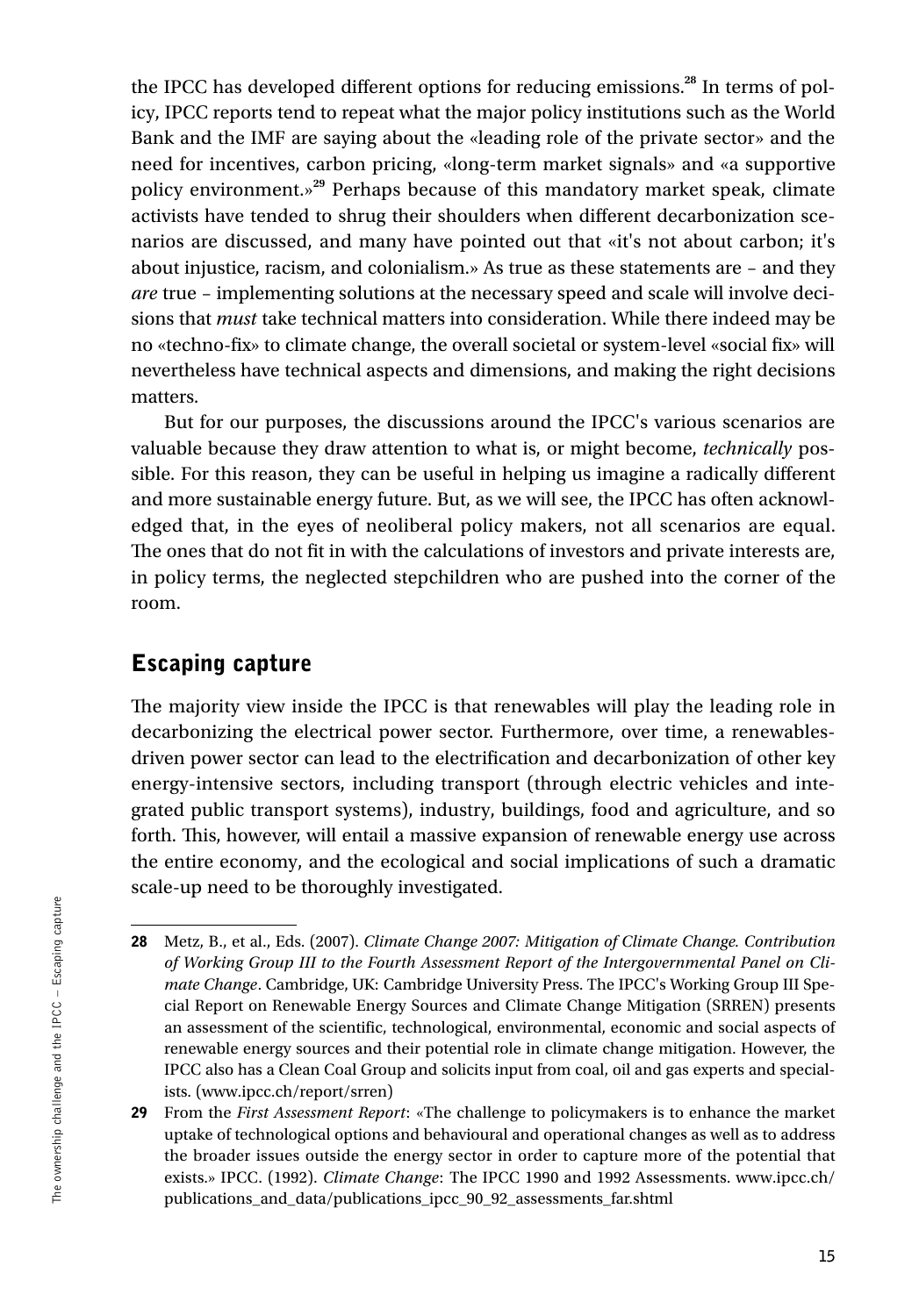But in common with the IEA, the IPCC is convinced that 100 % renewable energy *is not possible even for the power sector*, and both nuclear energy and fossil fuels accompanied by carbon capture and sequestration (CCS) are necessary. CCS involves the chemical separation and removal of as much as 90% of CO<sub>2</sub> from «stack gas» generated by power plants and industrial processes that require the use of coal or gas. CCS is also needed because renewables are not yet capable of supplying certain industries that require intense heat (i.e. steel, cement, pulp and paper, refining and petrochemicals).

Both the IEA and the IPCC have consistently stated that the deployment of CCS is not only essential in order to meet climate targets, but there also needs to be a lot of it.**<sup>30</sup>** Prior to the Paris Agreement, CCS was being counted on to contribute at least 14% of «avoided» CO**2** emissions between 2014 and 2050 in order to stay within 2 degrees Celsius of warming.**<sup>31</sup>** This would require a «capture» rate of around 7 Gigatons (Gt) of CO**2** per year. With the more ambitious targets adopted in Paris, the IEA recently calculated that capture technologies would need to account for as much as 36% of the projected reductions of cumulative CO**2** emissions between now and 2050.**<sup>32</sup>** In April 2018, Shell released its Sky Scenario that estimated that achieving «net-zero» emissions by 2070 would mean «some 10,000 large carbon capture and storage facilities.»**<sup>33</sup>**

According to the IPCC's models, however, the mass deployment of CCS (along with renewables, nuclear, efficiency gains, etc.) will still not be enough to reach climate targets. Additionally, there is a need to deal with the possibility of cumulative emissions exceeding «safe» levels (emissions «overshoot»), in which case the removal of CO**2** from the atmosphere will become a priority at some point.

Based on this assessment, scientists have investigated the potential of CO<sub>2</sub> removal (or CDR) technologies of various kinds. Bioenergy with carbon capture and storage (BECCS) has attracted sustained attention because its advocates say that it promises to remove CO**2** and provide fuel for the generation of energy at the same time. According to the IEA, «BECCS is able to do this because it uses biomass that

<sup>30</sup> IEA. (2014, November 20). Five key actions to achieve a low-carbon energy sector. *IEA Newsroom*. www.iea.org/newsroom/news/2014/november/five-key-actions-to-achieve-a-low-carbonenergy-sector.html

<sup>31</sup> EIA. (n.d.). Frequently Asked Questions: How much carbon dioxide is produced per kilowatthour when generating electricity with fossil fuels?. www.eia.gov/tools/faqs/faq.php? id=74&t=11. U.S. Department of Energy. (n.d.). Fact Sheet: Clean Coal Technology Ushers in New Era in Energy. www.energy.gov/sites/prod/files/edg/media/CleanCoalTaxCreditFact-Sheet.pdf

<sup>32</sup> IEA. (2017). E*nergy Technology Perspectives 2017*. www.iea.org/etp2017/summary

<sup>33</sup> Shell. (n.d.). Sky Scenario. www.shell.com/energy-and-innovation/the-energy-future/scenarios/ shell-scenario-sky.html. For a discussion on the challenges of mass deployment of CCS, see Sweeney, S. (2015). *TUED Working Paper #5: The Hard Facts about Coal*. http://unionsforenergydemocracy.org/tued-working-paper-urges-unions-to-re-think-carbon-capture-and-storage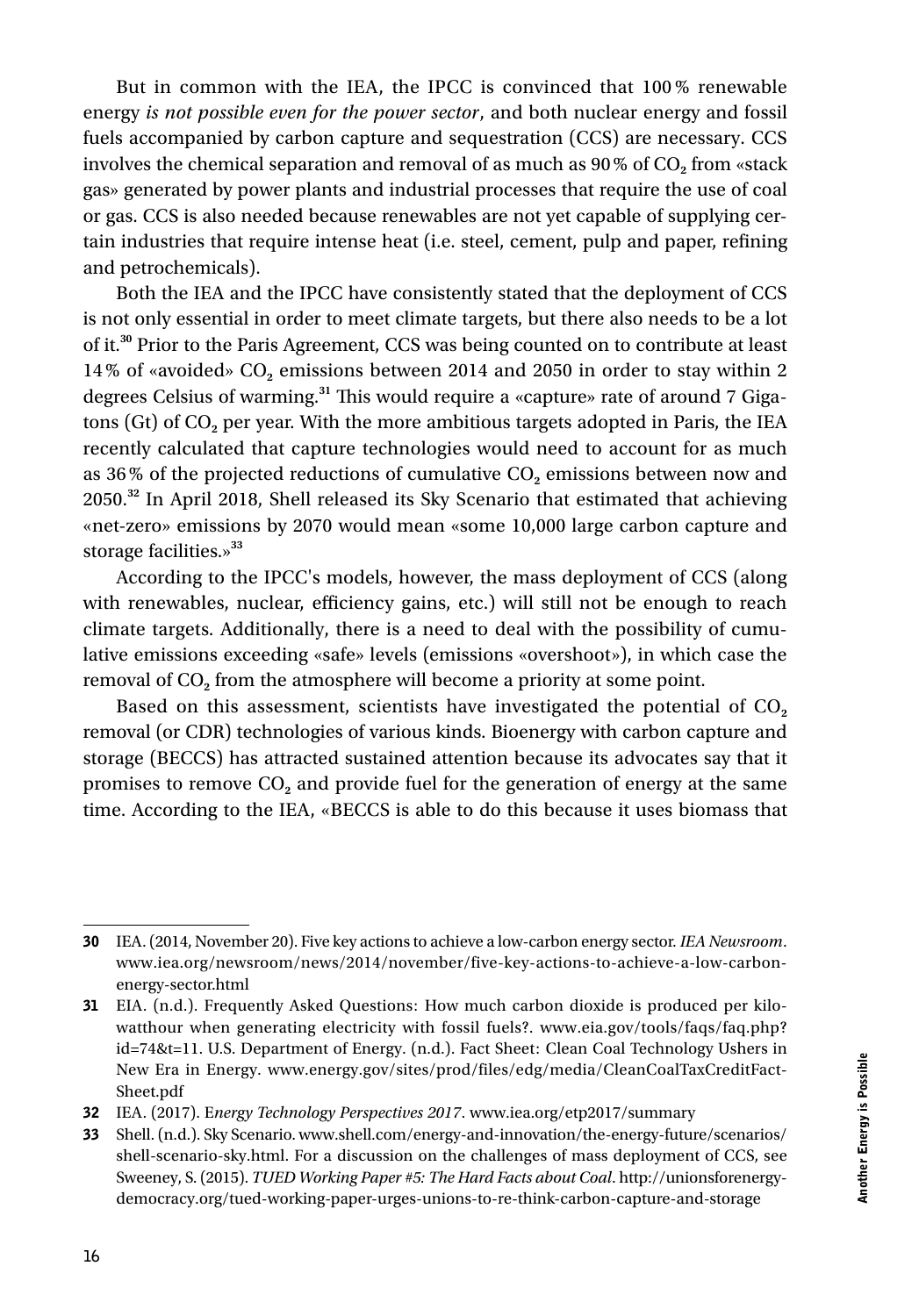has removed atmospheric carbon while it was growing, and then stores the carbon emissions resulting from combustion permanently underground.»**<sup>34</sup>**

Many in the climate justice movement have argued that CCS merely perpetuates dependence on fossil fuels and should be opposed on this basis. Similarly, research has estimated the enormous potential impact of BECCS, particularly due to the extremely large areas of arable land that would likely be used to generate the biomass feedstock for bioenergy – land that would need to be cultivated to meet rising global food demand. Using vast amounts of arable land in this way would impose an intolerable burden on hundreds of millions of people.**<sup>35</sup>**

But if the task is to develop an alternative energy vision, there are other parts of the story around CCS and BECCS that are also important. Significantly, the adoption of the Paris targets has increased the clamor for CCS, but its prospects remain extremely grim.**<sup>36</sup>** According to one observer, «All the major oil and gas companies and some of the coal companies are ‹committed› to CCS as part of the solution. But they are not doing it.»**<sup>37</sup>** Why is this? According to the IEA's Clean Coal Centre, CCS was being impeded due to «insufficient attention given to establishing an enabling environment» and the lack of «an adequate financing model.»**<sup>38</sup>** In plainer language, there is no profit to be made from CCS and, in the absence of a high price on CO**2**, there is no incentive to bring it to scale. Aside from the cost of the capture technologies, power generated with CCS uses around 20% more coal and gas to generate the same amount of energy (this is called the «energy penalty»), thus adding to the price tag. Another massive problem for both CCS and BECCS is the lack of suitable

<sup>34</sup> IEA. (2011). *Combining Bioenergy with CCS: Reporting and Accounting for Negative Emissions under UNFCCC and the Kyoto Protocol*. https://webstore.iea.org/combining-bioenergy-with-ccs

<sup>35</sup> National Research Council et al. (2015). *Assessment of Possible Carbon Dioxide Removal and Long-Term Sequestration Systems. Climate Intervention: Carbon Dioxide Removal and Reliable Sequestration*. Washington, DC: The National Academies Press. https://doi.org/10.17226/18805

<sup>36</sup> Institution of Chemical Engineers (IChemE). (2018). Carbon capture and storage: Making commercialisation a reality. Retrieved from https://youtu.be/9BPEKI4ohJ8. Comments from Professor Nick Butler: «The only problem is this (CCS) is not being done. All the major oil and gas companies and some of the coal companies are ‹committed› to CCS as part of the solution. But they are not doing it. Governments are not doing it. The EU created a fund in 2009 to produce 9 CCS projects. That money still sits in Brussels not taken up. There is no carbon price to speak of. The costs at the current level are a deterrent.» See also: www.globalccsinstitute. com/projects/large-scale-ccs-projects, and www.bloomberg.com/news/articles/2015-11-06/ shell-sees-carbon-price-of-60-to-80-needed-to-justify-ccs

<sup>37</sup> Institution of Chemical Engineers (IChemE). (2018). Carbon capture and storage: Making commercialisation a reality. Retrieved from https://youtu.be/9BPEKI4ohJ8. Comments from Professor Nick Butler, «The only problem is this (CCS) is not being done. All the major oil and gas companies and some of the coal companies are ‹committed› to CCS as part of the solution. But they are not doing it. Governments are not doing it, The EU created a fund in 2009 to produce 9 CCS projects. That money still sits in Brussels not taken up. There is no carbon price to speak of. The costs at the current level are a deterrent.»

<sup>38</sup> Minchener, A. (2017, January 27). The Urgent Need to Move from CCS Research to Commercial Deployment. *Corner Stone*. http://cornerstonemag.net/the-urgent-need-to-move-from-ccsresearch-to-commercial-deployment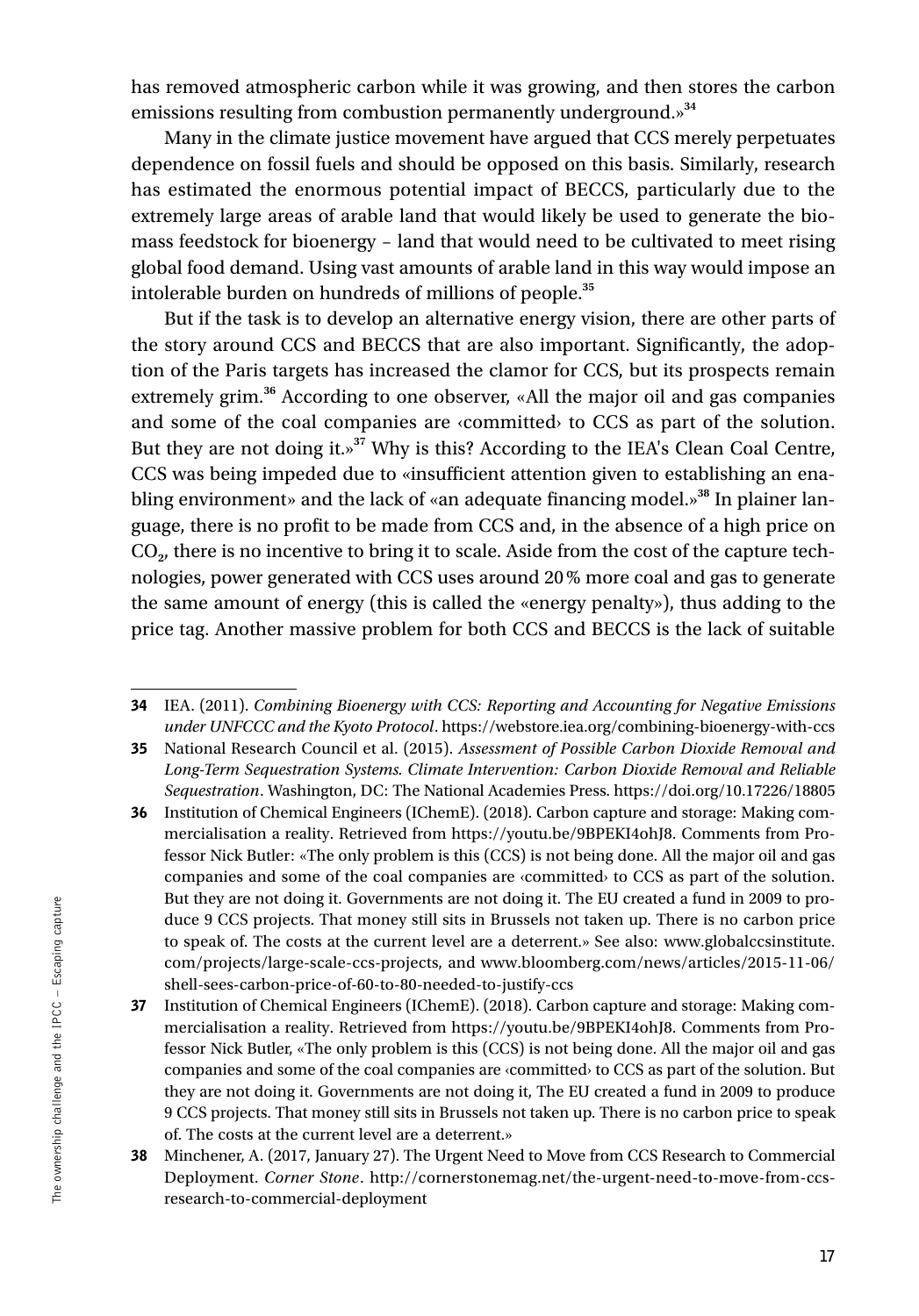places to sequester (or, more accurately, dump) the captured carbon.**<sup>39</sup>** Even if there were enough injection sites available, the costs involved in dumpling billions of tons of carbon would be a major disincentive to investors.

These technical and financial obstacles go a long way towards explaining why CCS is essentially going nowhere. In 2017, there were just 17 large (but not commercialscale) conventional projects operating globally and only a handful in the pipeline.**<sup>40</sup>** Many projects have been cancelled. In fact, only 10 of the 169 NDCs submitted by governments to the UNFCCC referred to plans to develop CCS.**<sup>41</sup>** It is also worth noting that BECCS only becomes plausible if CCS becomes routinely established for stationary sources of emissions such as power stations. This would entail an annual installation rate of around 40 GW by 2030.**<sup>42</sup>** This is very unlikely to happen. For this reason, activists can see that both CCS and BECCS are unlikely to occur and can now safely turn their attention to thinking about what an alternative energy system might look like and how they can make it a reality.

But the main point here is this: if CCS and BECCS had been good mitigation options, they would still be «orphan technologies» because, as is the case with other mitigation options, their uptake is not contingent on their potential social or ecological value. Rather, their adoption is determined by profit considerations. In early 2016, Achim Steiner, the then UNEP Executive Director, declared that the Paris Agreement

<sup>39</sup> National Research Council et al. (2015). Assessment of Possible Carbon Dioxide Removal and Long-Term Sequestration Systems. *Climate Intervention: Carbon Dioxide Removal and Reliable Sequestration*. Washington, DC: The National Academies Press https://doi.org/10.17226/18805

<sup>40</sup> Global CCS Institute. (2017). *The Global Status of CCS 2017*. www.globalccsinstitute.com/sites/ www.globalccsinstitute.com/files/uploads/global-status/1-0\_4529\_CCS\_Global\_Status\_Book\_ layout-WAW\_spreads.pdf See also: Minchener, A. (2017, January 27). op. cit.

<sup>41</sup> IEA. (2014). *CCS 2014: What lies in store for CCS?* www.iea.org/publications/insights/insightpublications/ccs-2014---what-lies-in-store-for-ccs.html See also: Jacobs, W. B. Carbon Capture and Sequestration in Freeman, J. and Gerrard, M., eds. (2014) Global Climate Change and US Law. ABA.; and Summary for Policymakers in IPCC. (2005). IPCC Special Report: Carbon Dioxide Capture and Storage: A Special Report of Working Group III of the Intergovernmental Panel on Climate Change. «If CO**2** storage is to be undertaken on the scale necessary to make deep cuts to atmospheric CO**2** emissions, there must be hundreds, and perhaps even thousands, of large-scale geological storage projects under way worldwide.»

<sup>42</sup> UCL Institute for Sustainable Resources. (2017). *The Role of CCS in Meeting Climate Policy Targets*. www.ucl.ac.uk/bartlett/sustainable/latest?meta\_UclSubject=carbon; IEA. (2016). *Energy and Climate Change: World Energy Outlook Special Report*. www.iea.org/publications/freepublications/publication/WEO2015SpecialReportonEnergyandClimateChange.pdf. Summary for Policymakers in IPCC. (2005). *IPCC Special Report: Carbon Dioxide Capture and Storage: A Special Report of Working Group III of the Intergovernmental Panel on Climate Change*. www. ipcc.ch/pdf/special-reports/srccs/srccs\_summaryforpolicymakers.pdf According to the World Business Council for Sustainable Development, the earliest deployment for CCS is twenty years away – and the IPCC does not expect CCS to be commercially viable until after 2050. According to the IPCC: «If CO**2** storage is to be undertaken on the scale necessary to make deep cuts to atmospheric CO**2** emissions, there must be hundreds, and perhaps even thousands, of largescale geological storage projects under way worldwide.»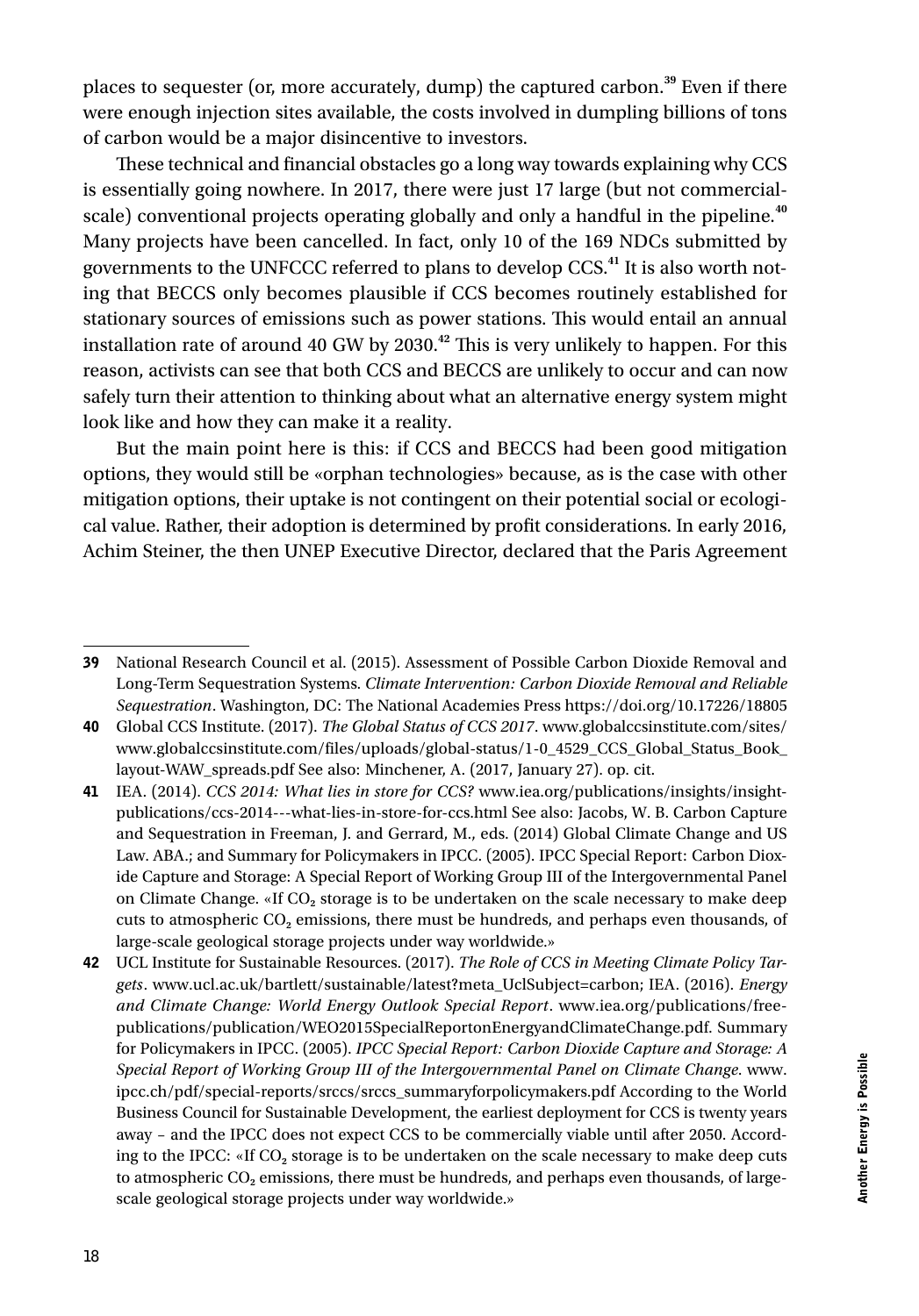signified «the triumph of science over politics.»**<sup>43</sup>** But in terms of the implementation of the targets, the fate of the IPCC's scenarios shows that it is economics – specifically capitalist economics – that defeats science with alarming frequency.

Either way, we are left with the huge challenge of reducing emissions to «safe» levels without the availability of acceptable carbon capture or carbon reduction options. And it is clearly not enough to state without substantiation that more renewable energy is the answer. The decarbonization of energy-intensive industrial processes clearly presents challenges for which, in the absence of CCS, there is as yet no convincing option other than to steadily scale back on the production of carbon-intensive products.

<sup>43</sup> UN Environment. (2016, April 18). UNEP Executive Director Achim Steiner's Message on the Paris Agreement. www.youtube.com/watch?v=NcwXZTDa0SM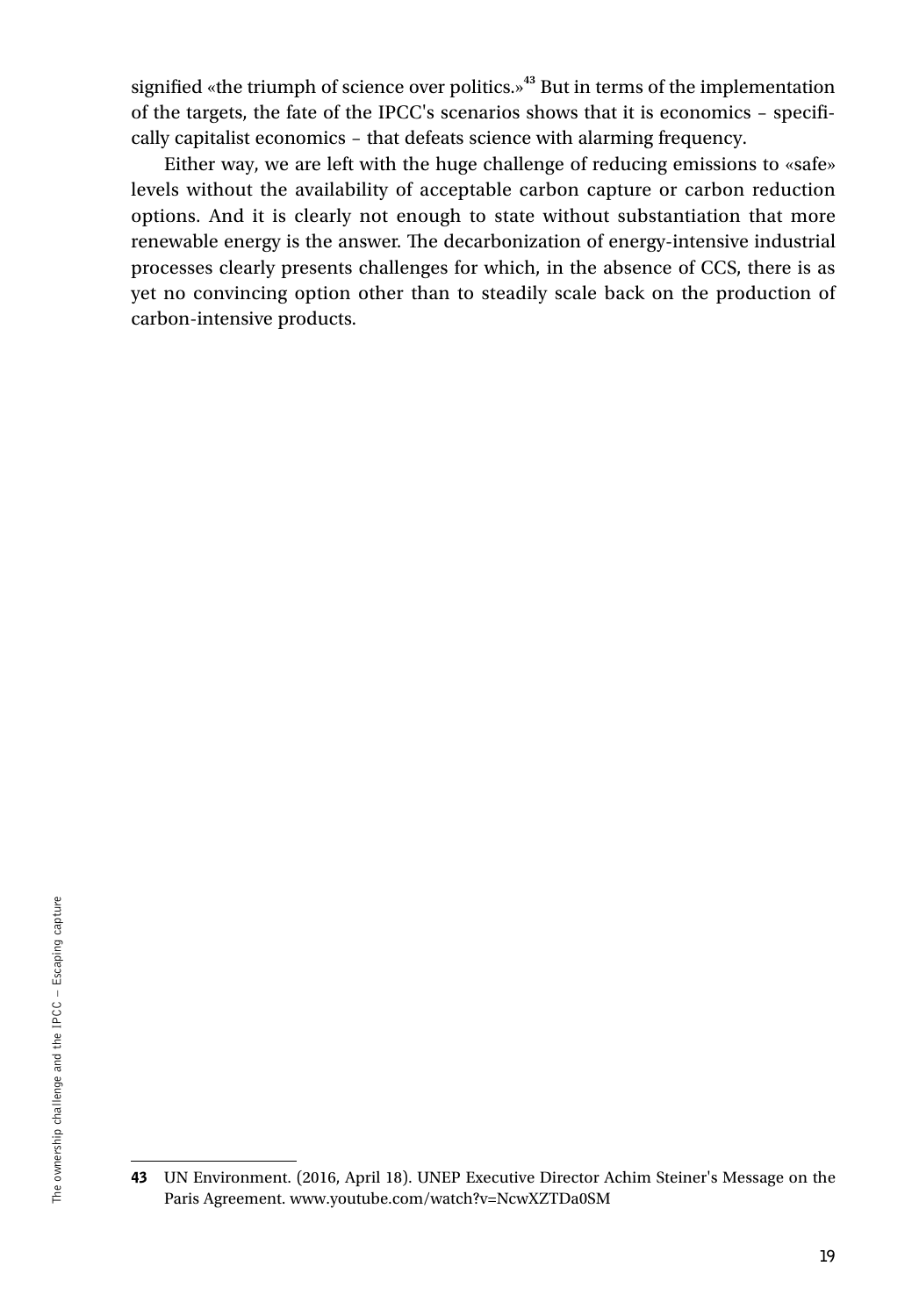# Establishing  $-$  and then fulfilling  $$ the potential of renewable energy

Advocates of a transformative public-goods approach to energy transition must therefore fully investigate the claims made by the IEA and IRENA that renewable energy cannot meet global energy needs on its own – however these needs may be defined.

If one of the goals is to get to a point where renewable energy provides electricity to the 1.3 billion people who currently have none at all (mostly rural dwellers in South Asia and Sub-Saharan Africa) and to also electrify various transport modes as well as domestic cooking and heating, etc., it is very likely that, based on today's technologies, the technical potential of renewables will be pushed to the absolute limits.**<sup>44</sup>**

The IEA and IPCC's «renewables can't do it all» approach nevertheless has been challenged by Stanford University's renowned scientist Mark Z. Jacobson.**<sup>45</sup>** He and others have argued that renewable energy can provide almost all of the world's energy needs by 2050 at the latest – without CCS or new nuclear power.**<sup>46</sup>** Other scientists strongly disagree.**<sup>47</sup>** A paper challenging Jacobson's claims referred to, among other things, the undeveloped state of storage technologies that will need to be routinely available in order to overcome the problems created by the variable nature

<sup>44</sup> IEA/IRENA. (2017, March). *Perspectives for the Energy Transition: Investment Needs for a Low Carbon Energy System*. www.irena.org/menu/index.aspx?mnu=Subcat&PriMenuID=36&- CatID=141&SubcatID=3828 Importantly, the IPCC has already calculated that that energy efficiency can produce a situation where «energy demand in 2050 would remain around today's level due to extensive energy intensity improvements.»

<sup>45</sup> Jacobson, M. Z., et al. (2015). Low-cost solution to the grid reliability problem with 100% penetration of intermittent wind, water and solar for all purposes. *Proceedings of the National Academy of Sciences*. 112 (49), 15060–15065. www.pnas.org/content/112/49/15060

<sup>46</sup> Jacobson M. Z., et al. (2015) 100% clean and renewable wind, water, and sunlight (WWS) all-sector energy roadmaps for the 50 United States. *Energy & Environmental Science*. 2015 (8), 2093–2117.

<sup>47</sup> Clack, C. T. M., et al. (2017). Evaluation of a proposal for reliable low-cost grid power with 100% wind, water and solar. *Proceedings of the National Academy of Sciences*. www.pnas.org/ content/early/2017/06/16/1610381114 Loomis, Ilima. (2018, February 15). Scientific Row over Renewables Lead to Free Speech Legal Fight. *Earth & Space Science News*. https://eos.org/ articles/scientific-row-over-renewables-leads-to-free-speech-legal-fight.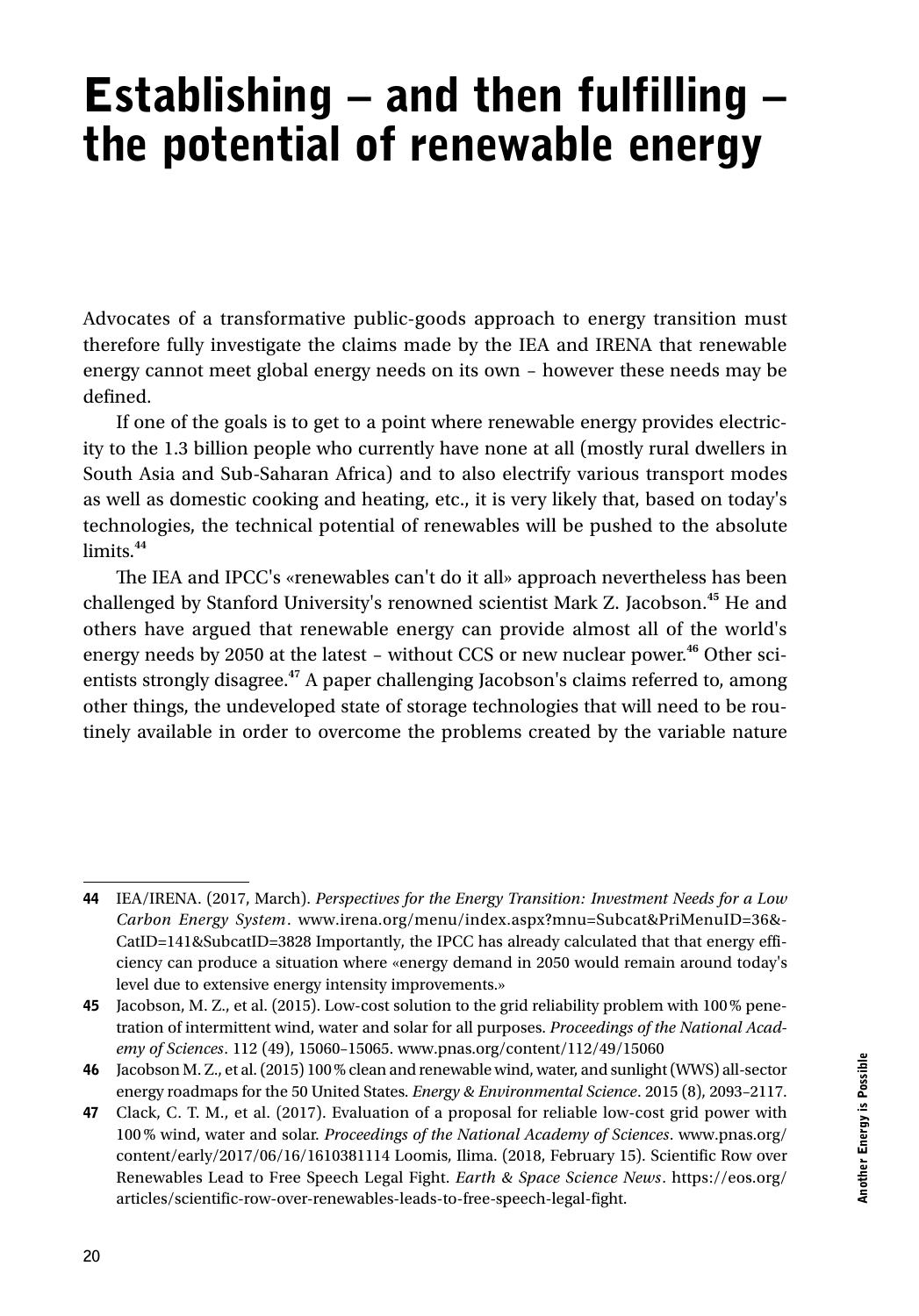of wind and solar power.**<sup>48</sup>** A recent MIT study focused on the levels of storage that would be needed, should the continental United States reach a point where wind and solar power provides 80% of the country's electricity. The study's conclusions deserve to be taken seriously. Aside from the enormous costs and the levels of lithium required in the mass production of batteries, the technical challenges posed by the need to store renewable energy at levels that can guarantee reliable energy supply are formidable to say the least.**<sup>49</sup>**

It is important to try to understand the basis for these contrasting assessments and to examine the data without prejudice. For now, whatever the «true potential» of renewable energy, there is no doubt that the deployment of renewables is globally far lower than it can or should be, in the same way that energy efficiency is also advancing far too slowly. This has been acknowledged by the IPCC.**<sup>50</sup>** But the IPCC did not offer an explanation as to why renewables were not fulfilling their potential. We know the reason, however: the decision to invest in or to deploy any given energy technology is not driven by the need to meet climate targets, but rather based on an estimate of a likely return on investment. And there is simply not sufficient or sufficiently reliable profit in renewable energy to ensure that the technical potential of these technologies can be reached.

- 48 See e.g., IPCC (2011). *Special Report on Renewable Energy Sources and Climate Change Mitigation (SRREN)*. www.ipcc.ch/report/srren; Jacobson, M. Z., et al. (2015). Low-cost solution to the grid reliability problem with 100% penetration of intermittent wind, water and solar for all purposes. *Proceedings of the National Academy of Sciences*. 112 (49), 15060–15065. www.pnas.org/ content/112/49/15060 See also http://thesolutionsproject.org/cop21-9-questions-renewableenergy-expert, and www.washingtonpost.com/news/energy-environment/wp/2017/06/19/abitter-scientific-debate-just-erupted-over-the-future-of-the-u-s-electric-grid/?utm\_term=. ba5a2d6c4b76. For a useful discussion, see Chevallerau, F.-X. (2017, June 27). 100% Renewables – A Few Remarks about the Jacobson/Clack Controversy. *Resilience*. www.resilience. org/stories/2017-06-27/100-renewables-a-few-remarks-about-the-jacobsonclack-controversy Chevallerau notes, «These kinds of studies may also increase the risk of somehow ‹trivializing› the debate about the energy transition. This debate is or should be, first and foremost, a political debate, and the outcome of the transition will depend, first and foremost, on how we will manage to design, implement, and sustain new economic, social and political balances of power, within and between countries. This, much more than the accuracy of technical roadmaps that we may be able to design today, will determine whether, how and how successfully we will be able to transition to renewables.» See also: Heinberg, R. (2017, July 11). Controversy Explodes over Renewable Energy. *Post Carbon Institute*. www.postcarbon.org/ controversy-explodes-over-renewable-energy
- 49 Temple, J. (2018, July 27). The \$ 2.5 trillion reason we can't rely on batteries to clean up the grid. *MIT Technology Review*. www.technologyreview.com/s/611683/the-25-trillion-reasonwe-cant-rely-on-batteries-to-clean-up-the-grid
- 50 IPCC. (2011). Summary for Policymakers. In *Special Report on Renewable Energy Sources and Climate Change Mitigation*. www.ipcc.ch/report/srren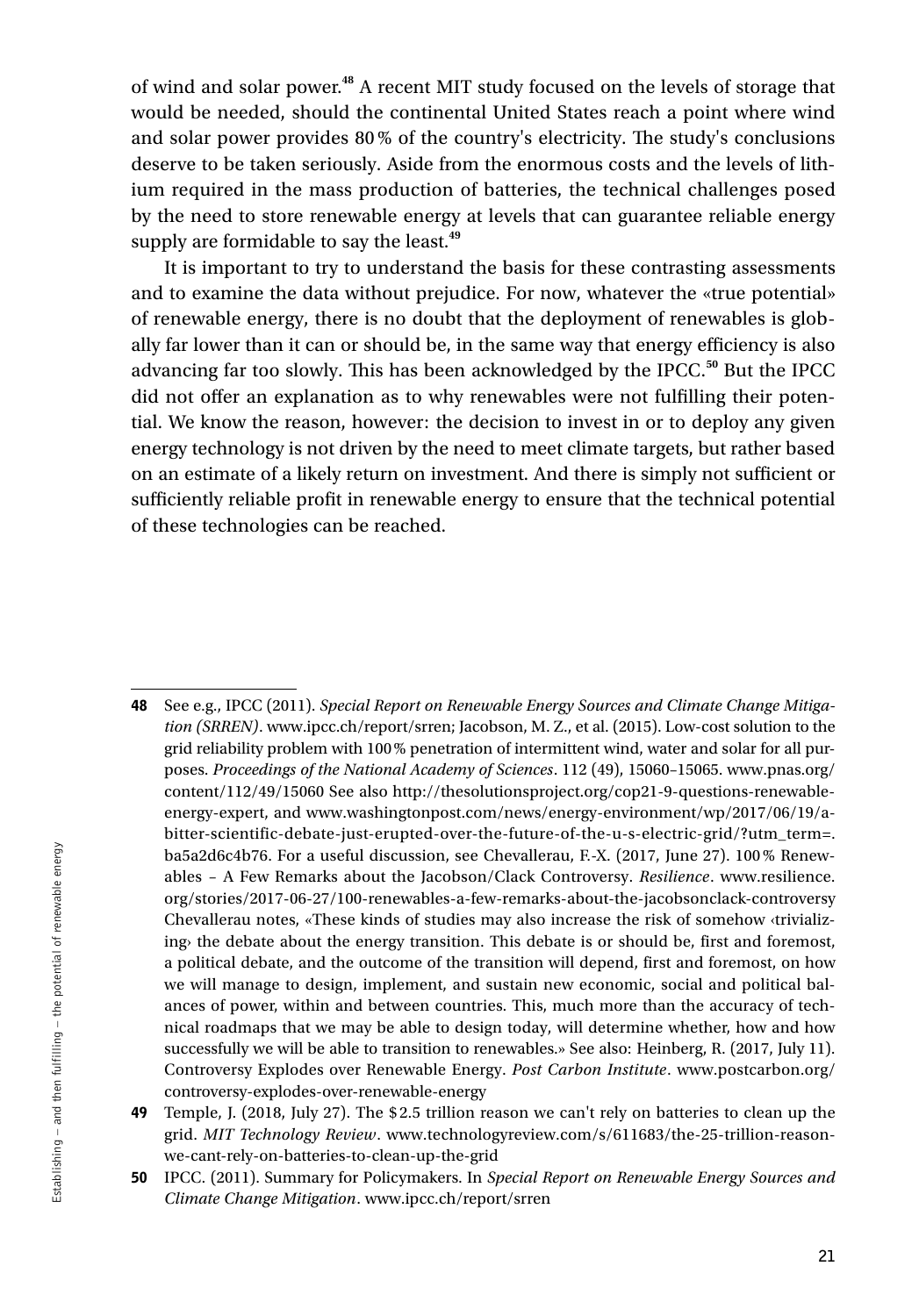# Planning and cooperation to overcome technical challenges

The prerogatives of profit currently prevent us from dealing with the technical challenges associated with the deployment of large-scale renewable power. We can start by acknowledging that these challenges are real and that they need to be addressed.**<sup>51</sup>** Perhaps the most pressing question is how to deal with system-level challenges posed by variable renewable energy (VRE) or «source intermittency.» Put simply, the wind does not blow all the time and the sun does not always shine. As the share of power generated by wind and solar grows over time, the need to find ways to store this power and/or to move electrical power quickly and efficiently from one region to another to address this variability becomes extremely urgent. In China and India, the share of VRE is expected to double to over 10% by 2022. As the IEA notes, without a simultaneous increase in «system flexibility» (grid reinforcement and interconnections, storage, demand-side response, etc.), the effort to decarbonize power generation with renewables will confront serious technical roadblocks.**<sup>52</sup>** The same challenge exists wherever renewable energy progresses beyond a certain point.

How can we address the challenges posed by variable supply? Private renewable energy interests operate on a «build and sell» approach; system balancing is therefore someone else's problem and someone else's expense. Social ownership deploying a public-goods approach will allow for the broadest possible consultation aimed at finding technological and social solutions to this challenge. As the IPCC itself has noted, cooperation is key: «Effective mitigation will not be achieved if individual agents advance their own interests independently» and cooperation «can play a constructive role in the development, diffusion and transfer of knowledge, and environmentally sound technologies.»**<sup>53</sup>**

The problems of variable supply will not be solved simply by extending social ownership and democratic control over energy. But it will provide us with the means to mobilize the skills, capital, and public support to confront the challenge head on. For now, it is our political responsibility to acknowledge the challenge and to

<sup>51</sup> As wind and solar floods into the system at any given moment, wholesale prices have typically collapsed. This means profits are compromised. When the sun is not shining and wind is not blowing, the grid relies on coal, gas, nuclear and large hydro. That is why governments often pay to keep these supplies available, even though they are not profitable.

<sup>52</sup> IEA. (2017). *Renewables 2017*. www.iea.org/publications/renewables2017

<sup>53</sup> IPCC. (2014). *Climate Change 2014: Mitigation of Climate Change*. www.ipcc.ch/report/ar5/ wg3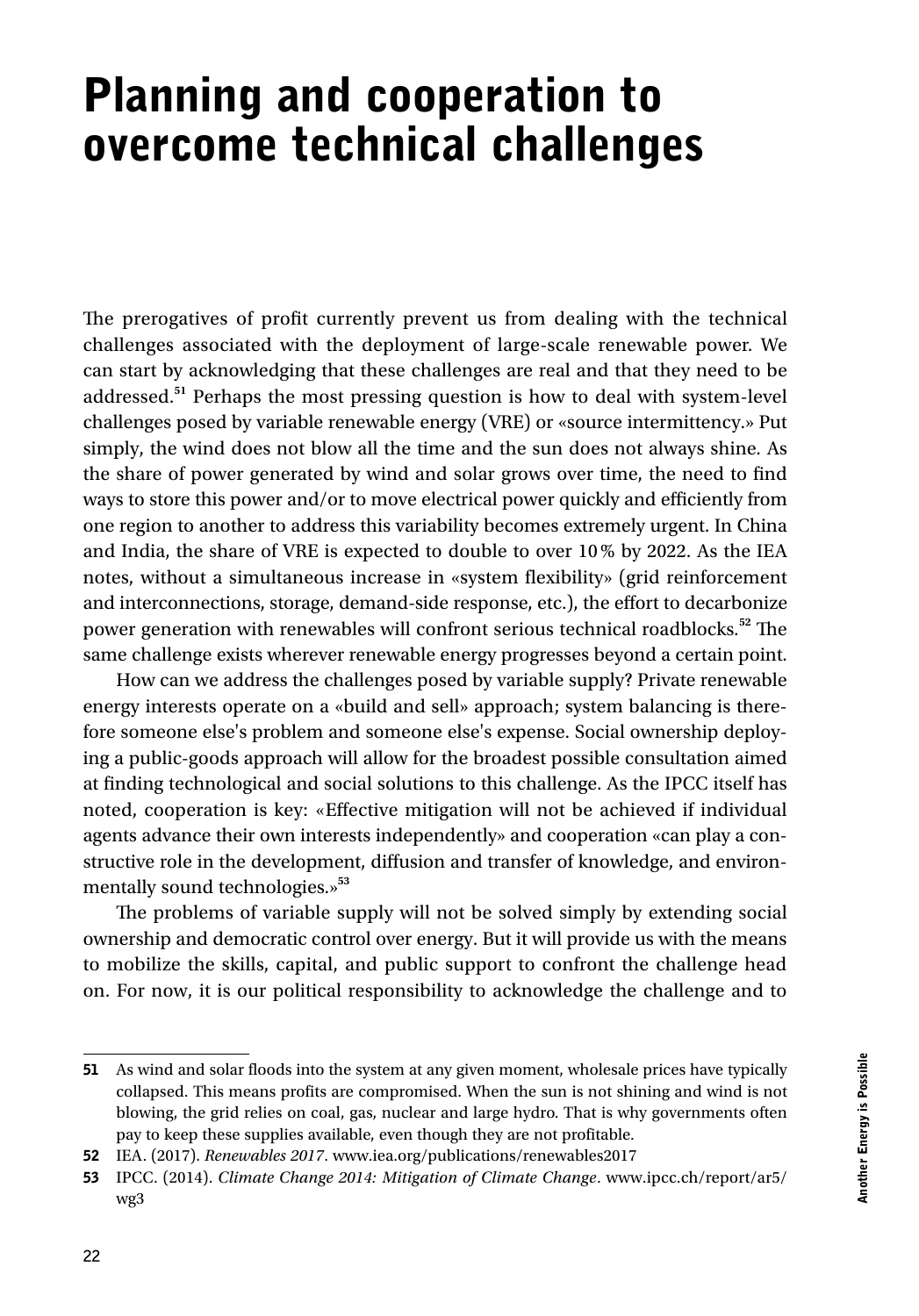explore ways to solve the problem. The forces of climate justice are not currently in a position to implement solutions, but we need to prepare for the day when we may be the only ones able to do so.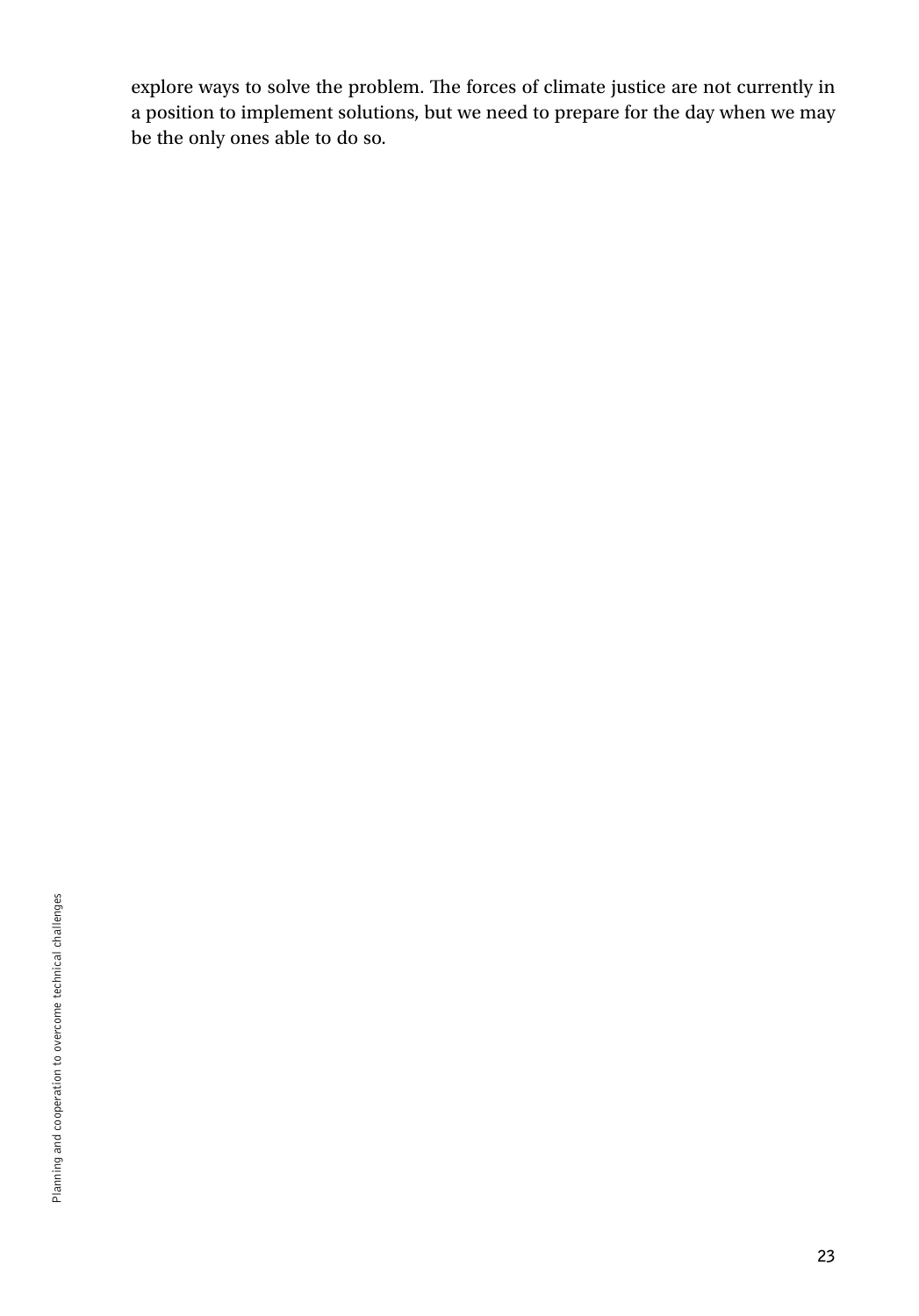# Controlling and reducing demand

The problems of decarbonizing energy supply are real, but some of these problems can be either reduced or resolved by enhancing energy efficiency and by controlling and lowering energy demand. The IPCC, the IEA, and others acknowledge that energy efficiency can potentially contribute up to 40% of the reductions in energyrelated emissions required by 2050. The IPCC process has produced the «non-nuclear and non-CCS» scenario, or «nonnucccs,» that would require much more emphasis on reducing energy consumption and increasing the pace of electrification on an economy-wide basis in order to be realized.**<sup>54</sup>** In this scenario, reaching below 2 degrees will be contingent on energy demand in 2050 remaining «around today's level due to extensive energy intensity improvements. Around half of the improvements could be attributed to renewable energy from heating, cooling, transport and electrification based on cost-effective renewable power.»**<sup>55</sup>** Such a scenario, the IEA says, is «technically feasible.»

But there is evidence to suggest that both the IPCC and the IEA may have actually underestimated the extent to which energy efficiency could impact the levels of demand. According to the findings of a recent study by a team of scientists led by Arnulf Grubler, it is possible – based on existing and likely technologies – to reduce final energy demand as much as 40% from today's levels by 2050 without unduly impeding progress towards the UN's Sustainable Development Goals (SDGs).**<sup>56</sup>**

Of all the mitigation literature available today, Grubler's study proposes the lowest global energy demand scenario yet. The authors claim that their «scenario meets the 1.5°C climate target as well as many sustainable development goals without relying on negative emission technologies.»**<sup>57</sup>**

The lower energy demand (LED) scenario provides a starting point for a publicgoods approach to energy transformation. Importantly, it shifts attention towards demand reduction. This itself will not solve all of the supply-related problems discussed above, but it is fairly obvious that «downsizing the global energy system

<sup>54</sup> Akashi, O., et al. (2013). Halving Global GHG Emissions by 2050 without Depending on Nuclear and CCS. Climatic Change. 123 (3–4), 611–622. https://link.springer.com/article/10.1007% 2Fs10584-013-0942-x

<sup>55</sup> IEA/IRENA. (2017). *Perspectives for the Energy Transition: Investment Needs for a Low Carbon Energy System*. www.irena.org/menu/index.aspx?mnu=Subcat&PriMenuID=36&CatID=141& SubcatID=3828

<sup>56</sup> Grubler, A., et al. (2018). A low energy demand scenario for meeting the 1.5°C target and sustainable development goals without negative emission technologies. *Nature Energy*. 3, 515–527.

<sup>57</sup> Grubler, A., et al. (2018). A low energy demand scenario for meeting the 1.5°C target and sustainable development goals without negative emission technologies. *Nature Energy*. 3, 515–527.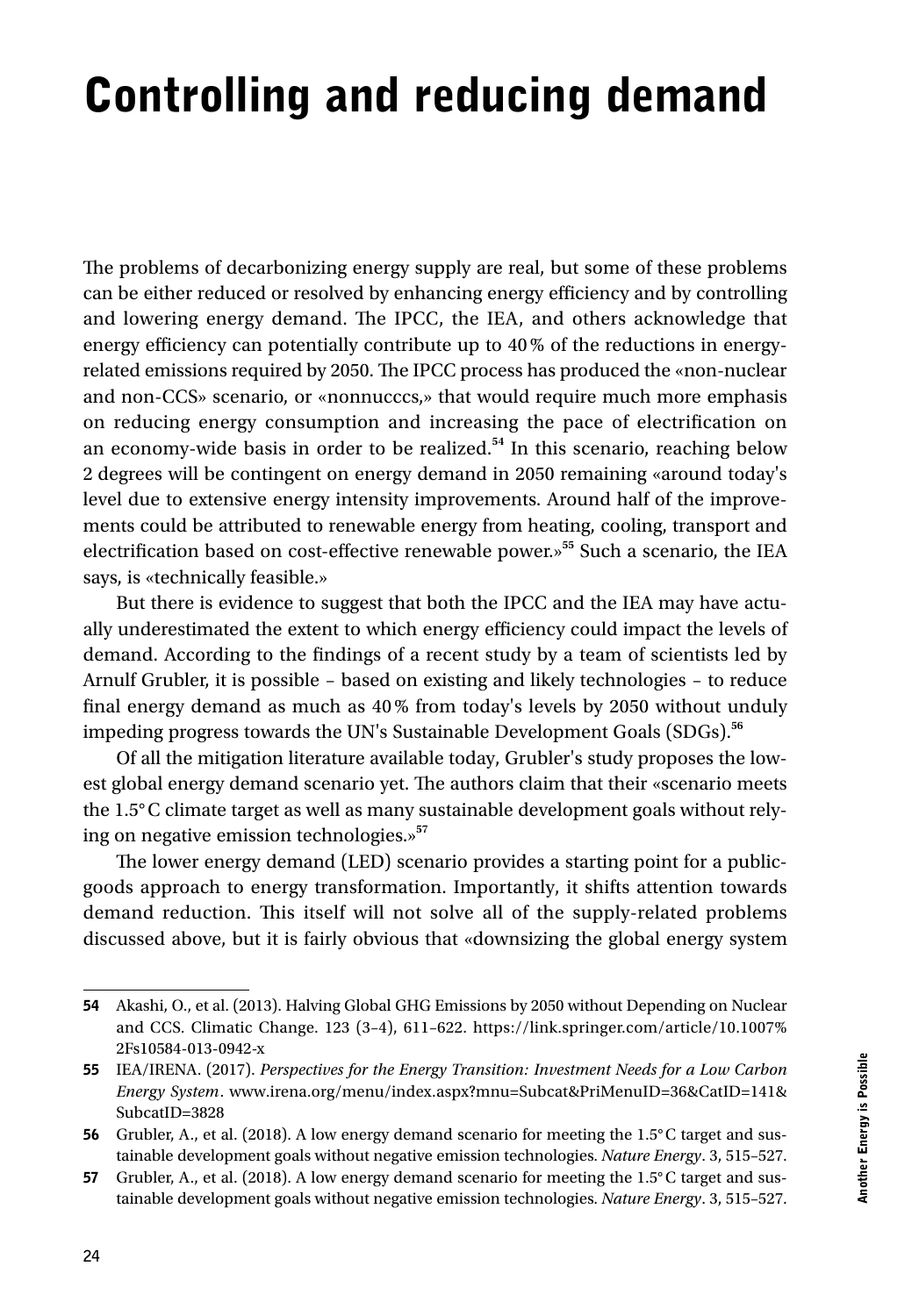dramatically improves the feasibility of a low-carbon supply-side transformation.»**<sup>58</sup>** In plainer terms, less demand will require less supply, making it easier to create an energy system based on 100% renewable sources.

There are, of course, many unanswered questions regarding the LED scenario. But one thing is clear: the current policy framework – which is pro-market and investor-focused – has shown itself to be incapable of delivering the levels of energy efficiency required for the same reasons it has been unable to decarbonize energy supply. As the IEA itself notes, «Future projections reveal that under existing policies, the vast majority of economically viable energy efficiency investments will remain unrealized.»**<sup>59</sup>** This is a staggering statement given that both the IPCC and the IEA are counting on dramatic improvements in efficiency as a means of reaching climate targets.

The task of controlling and dramatically lowering demand lies at the heart of the fight for climate protection. This will be an enormous challenge regardless of who controls and operates the energy systems. Energy demand has been rising between 2% and 3% per year on average for several decades and the global economy is expected to be three times larger in 2050 than it is today.**<sup>60</sup>** This means that the IPCC and IEA's «flat energy demand» scenario, where energy use in 2050 will be the same as it is today, is completely at odds with the projected increases. And the far more ambitious 40% demand reduction presented in the LED scenario is, needless to say, even more so. As Grubler's paper notes, «Ultimately, LED's low energy demand outcomes depend on social and institutional changes that reverse the historical trajectory of ever-rising demand.»**<sup>61</sup>** Indeed, they do.

Today, there is a broad social consensus in many parts of the world to address climate change. This consensus is a mandate for action that can be endorsed at the local level and directed towards the achievement of bold demand-reduction targets. If not tied to a public-goods approach, however, the LED scenario will be left to gather dust. Such an approach – where energy generation and management is configured as a public service – opens the door to the gradual decommodification of electrical power while introducing methods to use electricity more efficiently. «Smart» web-based technologies can assist in this effort, but their deployment and use cannot be dependent on «consumer choice.»

But the kind of investments needed to both decarbonize energy supply while simultaneously driving down energy demand have no place in the neoliberal economic textbooks. We have more than enough evidence to conclude that, if things are left as they are, the capital needed to develop, produce, and deploy massive numbers of heat pumps, fuel cells, the «smart» transformation of physical networks and

<sup>58</sup> Grubler, A., et al. (2018). op. cit.

<sup>59</sup> IEA. (2014). *Capturing the Multiple Benefits of Energy Efficiency*. www.iea.org/publications/ freepublications/publication/Multiple\_Benefits\_of\_Energy\_Efficiency.pdf

<sup>60</sup> PwC. (2015). *The World in 2050: Will the shift in global economic power continue?*. www.pwc. com/gx/en/issues/the-economy/assets/world-in-2050-february-2015.pdf

<sup>61</sup> Grubler, A. et al. (2018). op cit.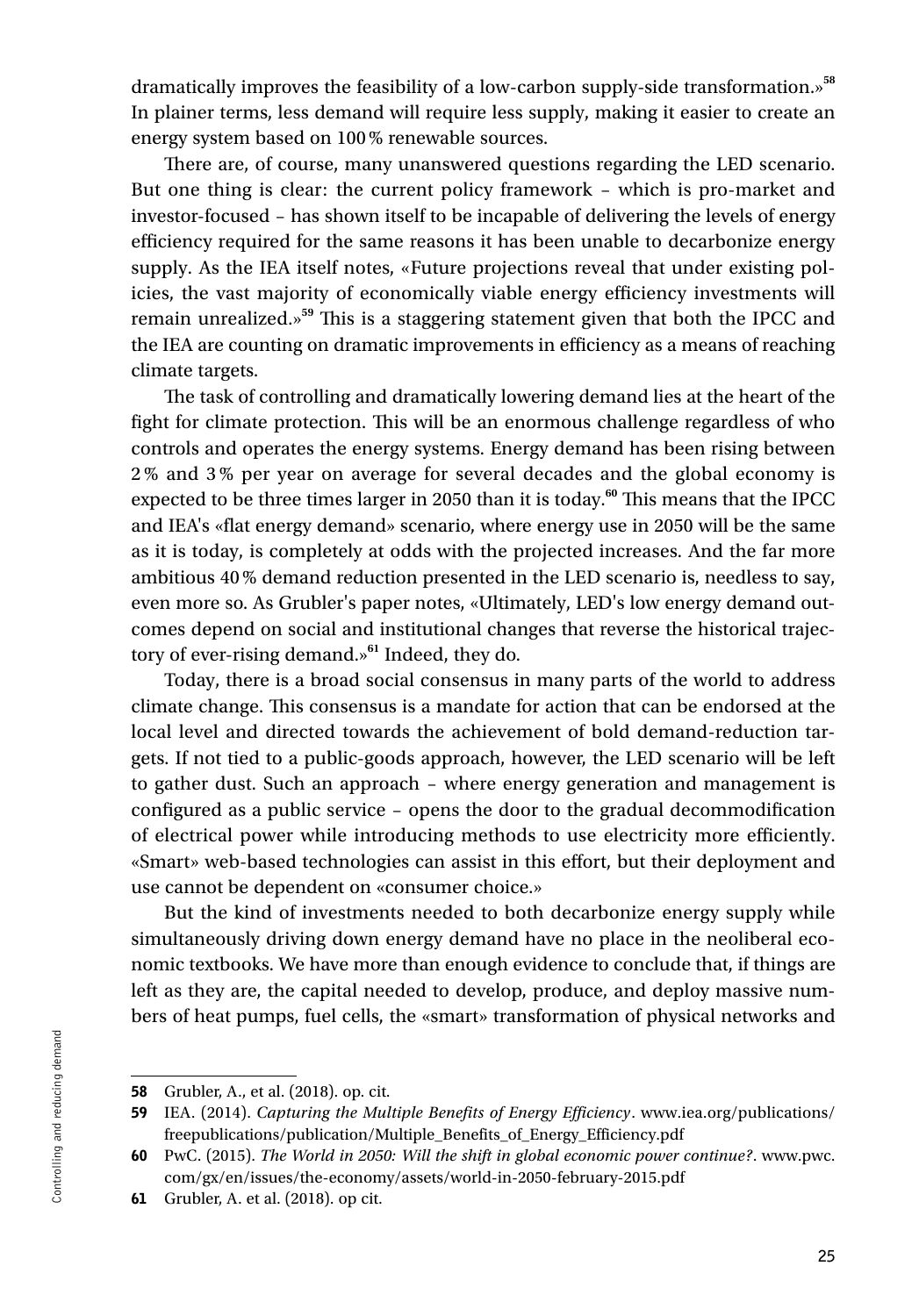control systems and to scale-up storage and load-management options – all of which are proposed in the LED scenario – will simply not materialize, just as they did not materialize for the provision of public health, education, transport, water and sanitation, and other vital services.

A socially-owned energy system pursuing a public-goods approach promises to create a situation where both the mammoth tasks associated with decarbonization of supply and radical demand reduction can be confronted in an integrated and planned way. Democratic and popular participation at all levels of decision making will be essential.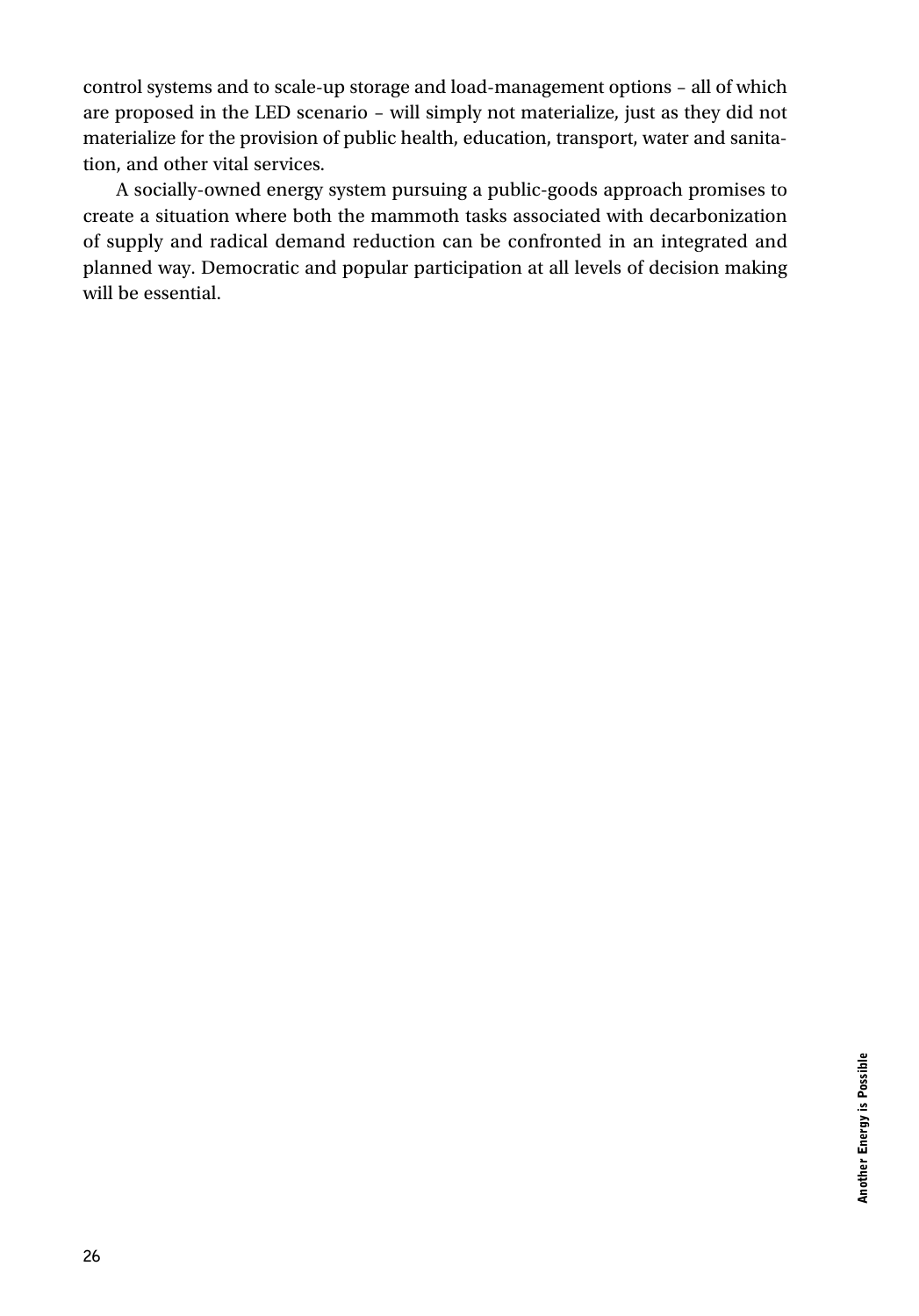# Energy democracy rising

It was mentioned at the outset that, in recent years, the term «energy democracy» has emerged as a means to express both the need and the desire for social ownership and popular democratic control over energy systems. A nascent movement has emerged – one that intersects with local, community-based, or city-level initiatives, trade unions, indigenous groups and some of the more radical NGOs.

In political life, energy democracy efforts are currently more visible around grassroots struggles than it is around large policy options and debates. But given the issues of the required speed and scale of decarbonization discussed above and the need to dramatically reduce demand, the energy democracy movement will need to raise its sights in order to promote system-level transformations that can ensure that the decarbonization of supply and reduction of demand are incorporated into one integrated process. This goes beyond the reach of «energy sovereignty» or selfdetermination for this or that community, city, or region.

For now, energy democracy advocates are all over the global map – politically as well as geographically.**<sup>62</sup>** Many hold the view that people organizing locally can become the social force best equipped to transform the energy system. For example, «prosumer» approaches to energy democracy situate individuals or small groups of individuals at the center of a new energy vision. «Prosumers» both produce and consume electricity and therefore have some degree of control over energy choices. By installing solar panels and eventually batteries and micro-grids, «prosumers» (on this line of thinking) are able to disrupt the market dominance of the large energy companies tied to fossil fuels and nuclear power. Some US-based advocates of energy democracy have concluded that large, centralized generation is intrinsically undemocratic, while decentralized generation is – almost by definition – a platform for local democracy and energy self-determination.**<sup>63</sup>**

Local control has immense potential to shape the way in which energy is managed and used, and many progressive organizations and movements consider local struggles to be the front line of battle for a new and genuinely people-driven energy system.**<sup>64</sup>** (see *System Change on a Deadline. Organizing Lessons from Canada's* 

<sup>62</sup> For a range of views in the US context, see Fairchild, D. and Weinrub, A. (Eds). (2017). *Energy Democracy: Voices from the Field*. Washington D.C.: Island Press.

<sup>63</sup> Farrell, J. (2011, June). *Democratizing the Electricity System: Vision for a 21st Century Grid*. Washington, D.C.: Institute for Local Self Reliance.

<sup>64</sup> Bottger, C. (2018, July 13). This Hurricane Season, Puerto Ricans Are Imagining a Sustainable Future. *The Nation*. www.thenation.com/article/hurricane-season-puerto-ricans-imaginingsustainable-future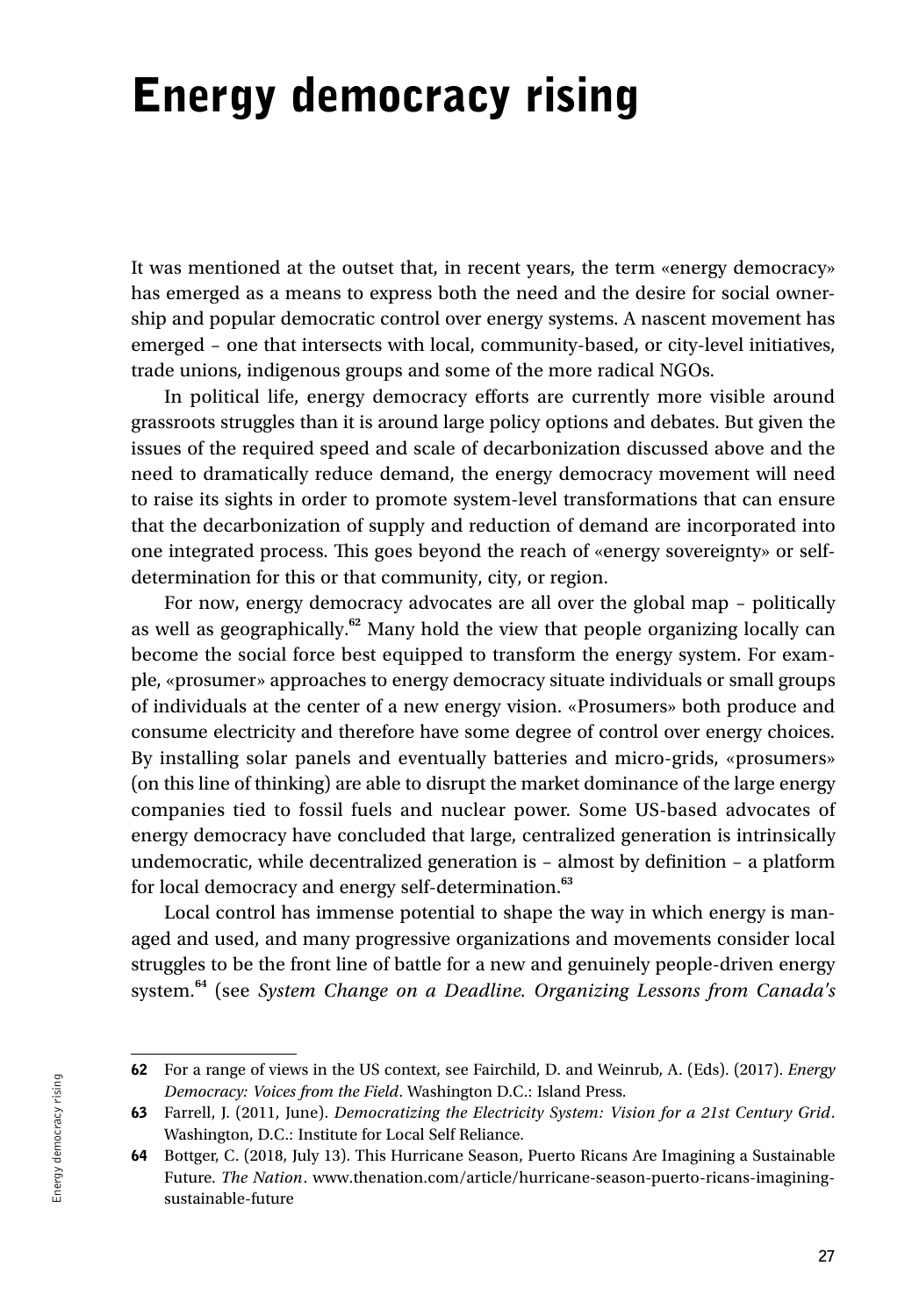*Leap Manifesto* in this publication). In the immediate aftermath of Hurricane Maria, when Puerto Rico's power grid was knocked out completely, grassroots solarpowered organizations like Casa Puebla distributed solar lamps and bulbs to thousands of the island's residents that were without electricity.**<sup>65</sup>** The lamps and other much-needed emergency supplies were the result of the Puerto Rican diaspora mobilizing in the face of government foot-dragging. The hurricane claimed the lives of more than 4,600 people, with a number of deaths directly connected to the loss of electrical power as chronically ill people were unable to keep medicines refrigerated or operate respiratory equipment.**<sup>66</sup>** It is also true, however, that power has been largely restored in Puerto Rico because 52,000 power poles and thousands of miles of cable are in the process of being replaced in, as of this writing, a \$4 billion government operation.**<sup>67</sup>** This underlines the need to see the state as a site of struggle for energy democracy, because it has the capacity to move the kind of financial, technical and human resources needed to drive the energy transition forward.

Some advocates of bottom-up approaches see «cooperative purchasing» or «community choice aggregation» (CCA) as an option. Relatively well-established in California, these programs give consumers the choice of an alternative electricity service provider. CCA programs can then pivot towards renewables and focus on energy conservation.**<sup>68</sup>** According to advocates of CCA, democratizing energy in this way «can have far-reaching impacts and pave the way for the kind of equitable, regenerative, new economy we need to survive on the planet.»**<sup>69</sup>** But CCA advocates also acknowledge that capturing the potential of CCA programs «requires mobilizing the community to shape the Community Choice program to provide economic, environmental, and equity benefits to the community.»<sup>70</sup>

Others see cities as future hubs of energy democracy. Germany has been presented as a model where the «remunicipalization» of energy distribution has made

<sup>65</sup> Casa Pueblo. (n.d.). http://casapueblo.org/index.php/que-significa-50consol Bottger, C. (2018, July 13). op. cit.

<sup>66</sup> Kishore, N., et al. (2018, July 12). Mortality in Puerto Rico after Hurricane Maria. *New England Journal of Medicine*. www.nejm.org/doi/full/10.1056/NEJMsa1803972

<sup>67</sup> Cotto, D. (2018, July 16). Puerto Rican Regain Power, but Fear for Long Term. *U.S. News & World Report*. www.usnews.com/news/healthiest-communities/articles/2018-07-16/puerto-ricansreturn-to-power-grid-but-fear-for-long-term

<sup>68</sup> California passed AB 117, the Community Choice Aggregation law in 2002. This law allows a city, county, or any grouping of cities and counties, to «aggregate» electricity customers in their jurisdictions for the purpose of procuring electricity on their behalf. Under this arrangement, a public agency – the newly formed Community Choice program – decides where electricity will come from, while the incumbent utility delivers the electricity, maintains the electric lines, and bills customers.

<sup>69</sup> Weinrub, A. (2016, November 12). Energy Democracy: inside California's Game Changing Plan for Community Owned Power. *Yes! Magazine*. www.yesmagazine.org/new-economy/energydemocracy-inside-californians-game-changing-plan-for-community-owned-power-20151112

<sup>70</sup> Weinrub, A. (2017). Democratizing Municipal-Scale Power. In Fairchild, D. and Weinrub, A. (Eds). Fairchild, D. and Weinrub, A. (Eds). (2017). *Energy Democracy: Voices from the Field*. Washington D.C.: Island Press.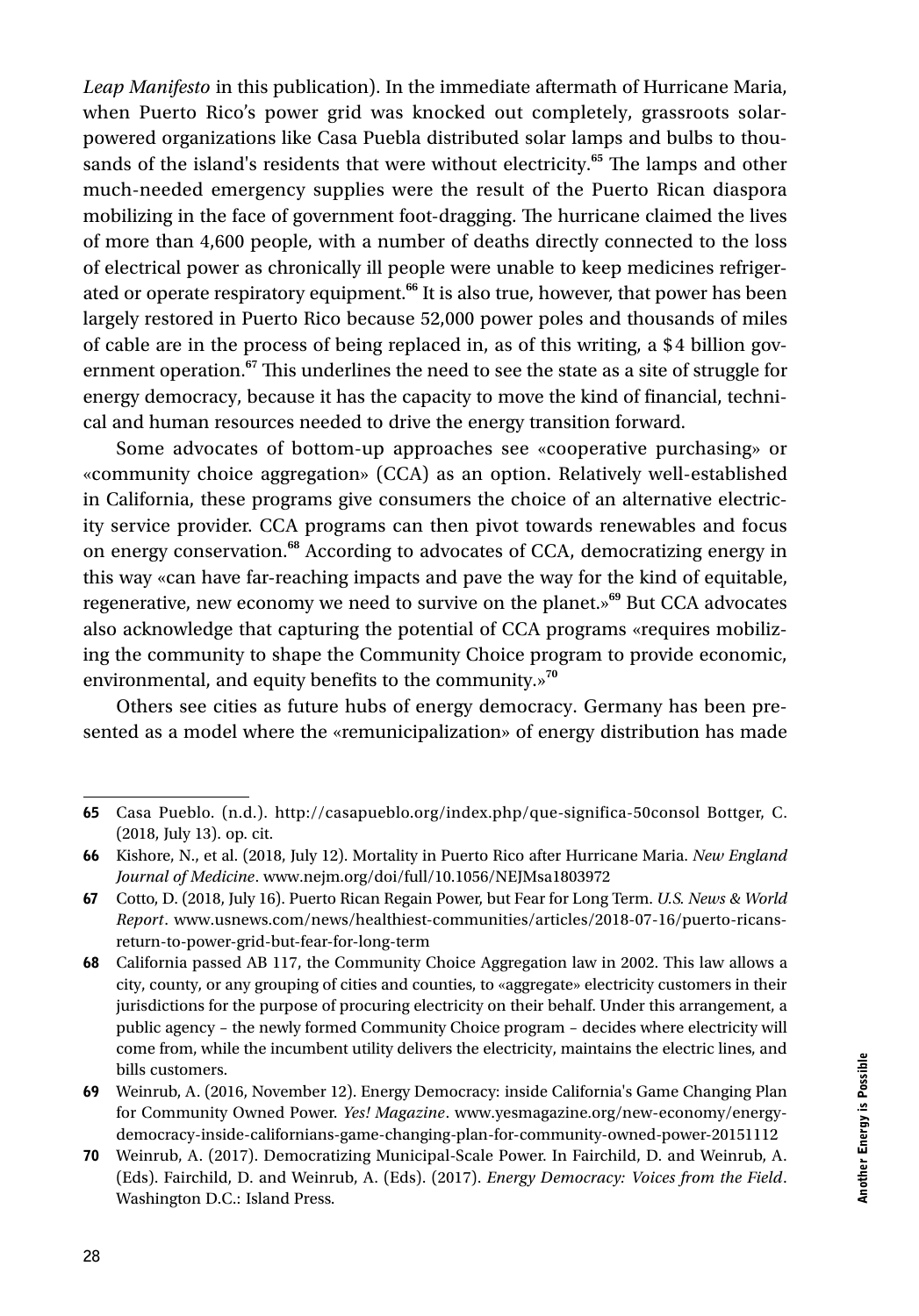great headway in recent years.**<sup>71</sup>** Between 2007 and mid-2012, over 60 new local public utilities (*Stadtwerke*) were set up and more than 190 concessions for energy distribution networks have returned to public hands.**<sup>72</sup>** In July 2018, the city of Barcelona established an electricity distributor that will compete in the existing energy market in 2019. The goal of Barcelona Energia is to develop locally-generated renewable energy, advance energy efficiency, and fight energy poverty. The cities of Cádiz and Pamplona are also considering a similar approach.**<sup>73</sup>** Energy cooperatives have also been established, although many such cooperatives have been operating successfully for many years. In the Philippines, energy democracy advocates envisage a new role for cooperatives in the transition to a more sustainable energy system.**<sup>74</sup>**

 Another approach is to reclaim the power utilities to their public mission so they can drive renewables – sometimes called Utility Owned Generation or UOG. This approach rejects the idea that projects over a certain size have no place in a democratic energy system, especially when small, local-level projects are not guaranteed to escape the reach of private corporations.**<sup>75</sup>** Globally, a number of unions believe that energy democracy will entail a wholesale reorientation of most existing public companies, a redefining of the political economy of energy around truly sustainable principles, and a new set of priorities. The National Union of Metalworkers of South Africa (NUMSA) and the Canadian Union of Public Employees have talked in terms of reclaiming or resocializing entities that were once privatized or marketized.**<sup>76</sup>** In Puerto Rico, the power sector union UTIER opposes plans to privatize the public utility (known as PREPA) and has instead called for a transition to public renewable energy led by a radically reformed public company.**<sup>77</sup>**

In the UK, a national approach to reclaiming energy is taking shape. The opposition Labour Party is currently working with unions and environmental allies to

<sup>71</sup> Krause, M. B. (2013, October 11). Thousands of German Cities and Villages Looking to Buy Back Their Power Grids. *Greentech Media*. www.greentechmedia.com/articles/read/Thousands-of-German-Cities-and-Villages-Looking-to-Buy-Back-Their-Power-Gri#gs.niSGUJc

<sup>72</sup> Hall, D., et al. (2012, November). *Re-municipalisation in Europe*. PSIRU. www.psiru.org/ reports/re-municipalisation-europe.html

<sup>73</sup> Barcelona City Council. (2018, June 30). Barcelona Energia flicks the switch. www.barcelona. cat/infobarcelona/en/barcelona-energia-flicks-the-switch\_683855.html

<sup>74</sup> Fortaleza, W. (2016, September 24). Unions in Philippines Commit to Defend Power Generation Cooperatives, Drive Public Renewables. *TUED*. http://unionsforenergydemocracy. org/unions-in-philippines-commit-to-defend-power-generation-cooperatives-drive-publicrenewables

<sup>75</sup> Moynihan, M. (2010, February 4). *Electricity 2.0 Unlocking the Power of the Open Energy Network (OEN)*. Washington, DC: NDN and the New Policy Institute.

<sup>76</sup> National Union of Metalworkers of South Africa. (2012, February). Statement from International Conference on Building a Renewable Energy Sector in South Africa, Johannesburg, 4–8 February 2012; *Trade Unions for Energy Democracy*. (2013, April 17); Canadian Union of Public Employees Says Public Ownership of Energy Is Key to Winning the War Against Climate Change. http://energydemocracyinitiative.org.

<sup>77</sup> Trade Unions for Energy Democracy. (2018, March 13). UTIER's Proposals on the future of PREPA and the power (and water) sectors in Puerto Rico. *TUED*. http://unionsforenergydemocracy. org/utiers-proposals-on-the-future-of-prepa-and-the-power-and-water-sectors-in-puerto-rico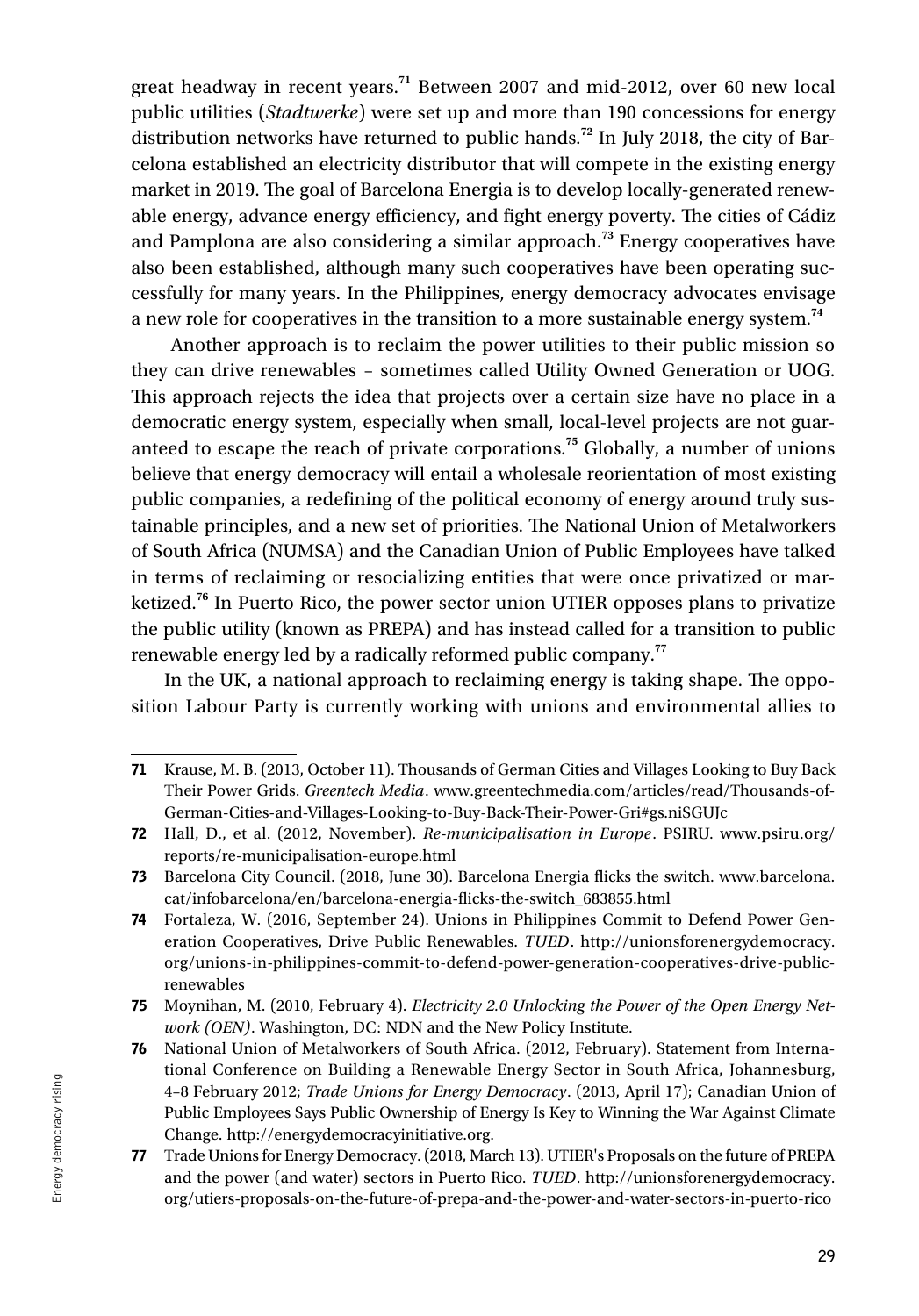establish as many as 200 public municipal energy companies, should the Party win the next General Election.**<sup>78</sup>** If successfully implemented, the UK could become the champion of energy democracy across the EU. Brexit has created space for an alternative pro-public approach to energy, but with the EU's energy and climate policy in disarray (marked by missed emissions targets and collapsing levels of renewable energy investment and deployment due to the withdrawal of subsidies), other member states could, over time, challenge the current EU policy and its dogged pursuit of neoliberal objectives.

<sup>78</sup> Labour Party. (n.d.). Our Manifesto. https://labour.org.uk/manifesto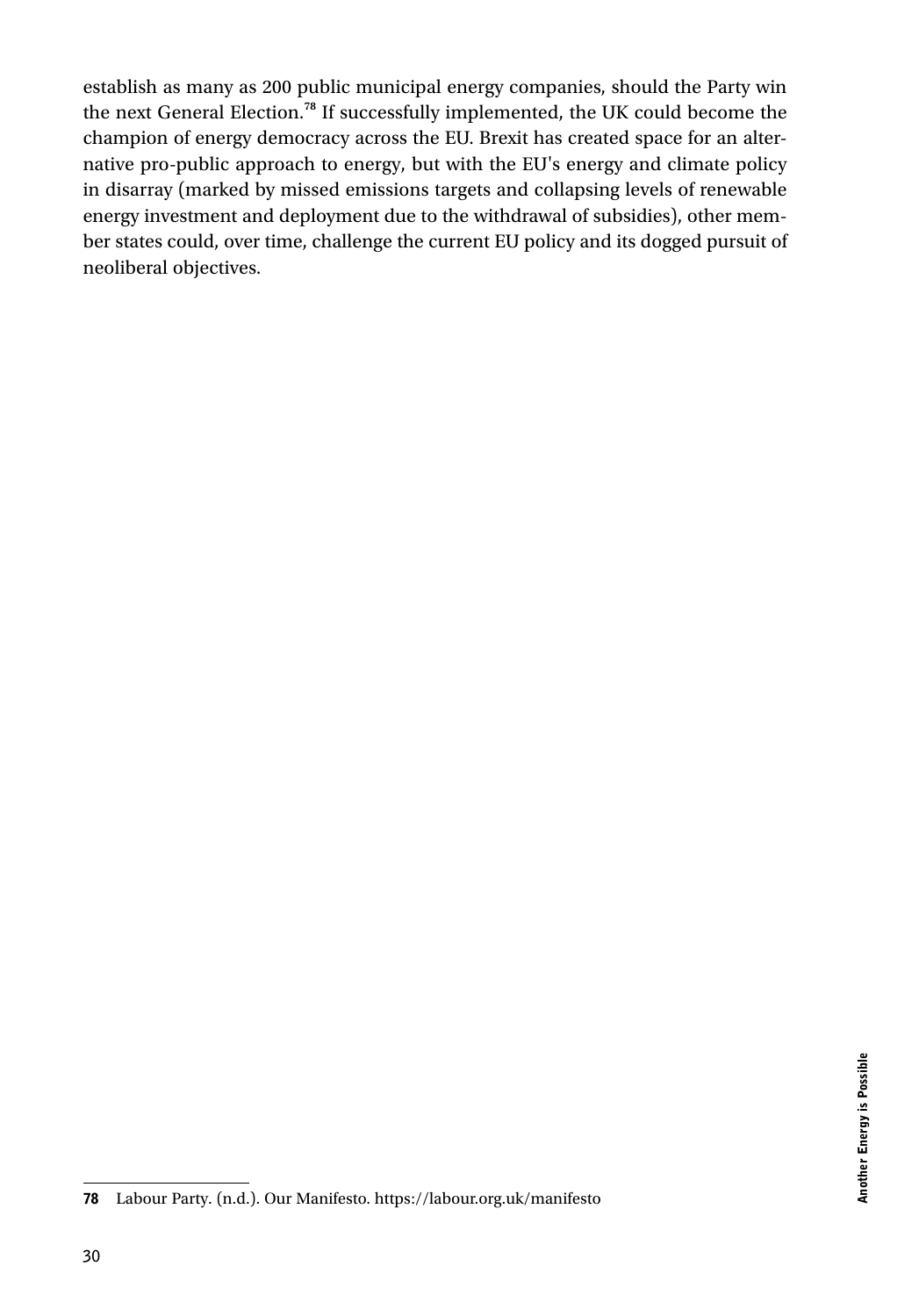#### **CONCLUSION**

The challenges posed by the need to limit overall warming to 1.5 degrees or even to «well below 2 degrees» will require an energy revolution and a sustained movement of global proportions that is committed to an integrated and transformative approach to an energy transition. The examples of energy democracy mentioned above provide a glimpse into a different energy future, but they do not – either separately or in sum – provide all of the answers. If the idea of energy democracy is to be at the heart of a *transformative* transition, we must be clear about the political and social objectives we aim to achieve. Such clarity can bring consensus, allowing us a chance to mobilize all of the human and technical potential needed to meet the formidable challenge of achieving a «net-zero» future.

Local initiatives are crucially important, but so are national and even global projects that can move both people and resources behind an inspiring vision of change at the level of political economy. Many of the struggles in today's efforts are erecting a series of community-based and city-level platforms from which to launch a more comprehensive effort to reclaim energy systems in the future.

But while small is often beautiful, large is not always ugly. Rejecting capture and removal technologies makes sense today, but a transformational movement will need to take ownership of the various technical challenges that are being posed by the need for both radical decarbonization and demand reduction. Overcoming these challenges will require a system-level approach to energy, large-scale sector restructuring, and an important role for regional and national governments. Democracy and popular participation must operate at *all* levels.

Another energy is possible, but she is not yet on her way. To advance this, we need a mammoth movement-driven political effort united around an all-out fight for a seismic shift in climate policy towards a public-goods approach. This is inseparably tied to the need for a decisive shift towards democratic control and social ownership of energy at all levels.